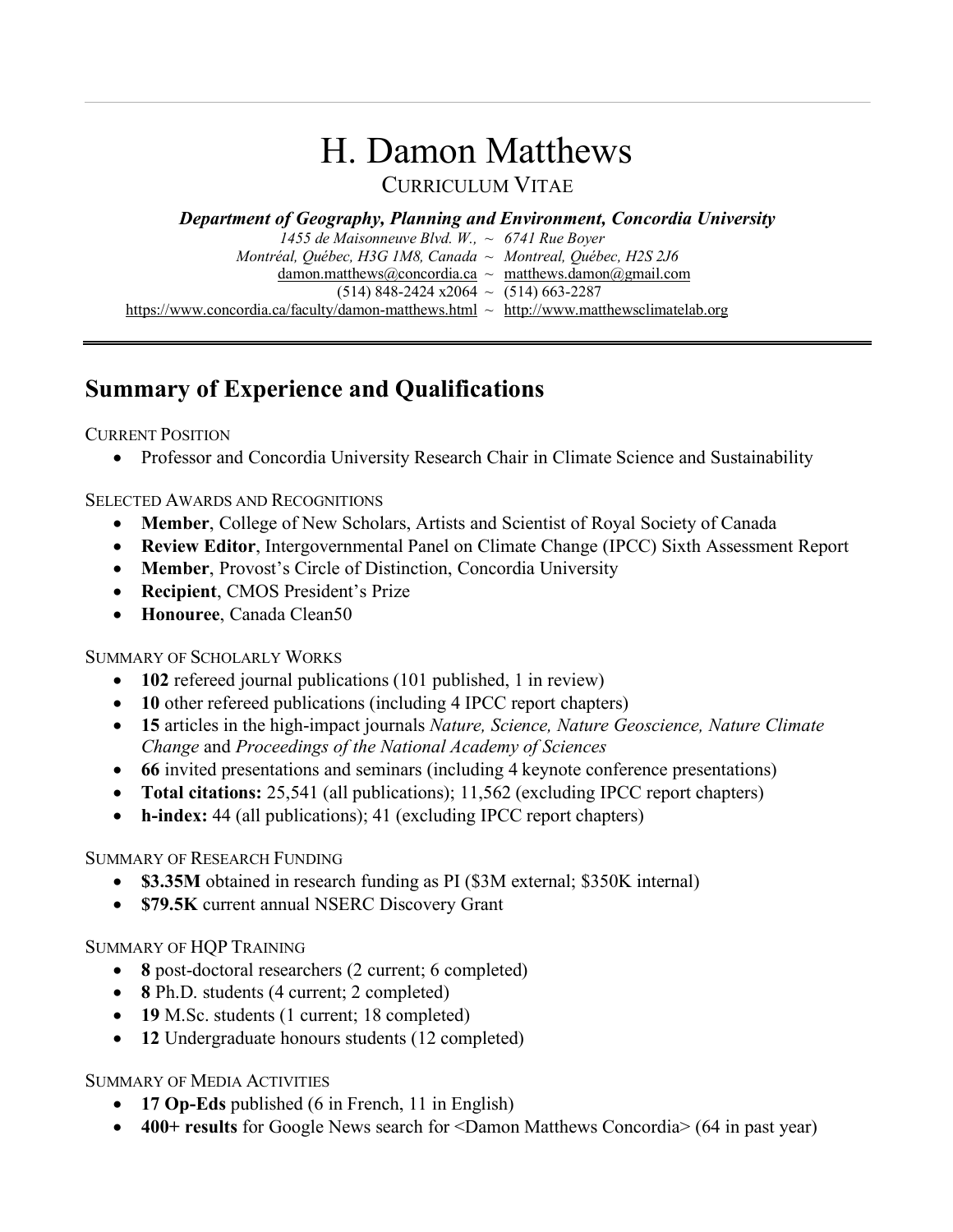# H. Damon Matthews

CURRICULUM VITAE

#### *Department of Geography, Planning and Environment, Concordia University*

*1455 de Maisonneuve Blvd. W., ~ 6741 Rue Boyer Montréal, Québec, H3G 1M8, Canada ~ Montreal, Québec, H2S 2J6*  $d$ amon.matthews@concordia.ca ~ matthews.damon@gmail.com  $(514)$  848-2424 x2064 ~  $(514)$  663-2287 https://www.concordia.ca/faculty/damon-matthews.html ~ http://www.matthewsclimatelab.org

# **1 Affiliation and Research Experience**

#### **Current Affiliation**

| 1. Concordia University, Montreal, Canada         | January 2007 – Present |
|---------------------------------------------------|------------------------|
| Department of Geography, Planning and Environment |                        |
|                                                   |                        |

- Tier 1 Concordia University Research Chair in Science and Sustainability (2017 Present)
- Professor (2016 Present)
- Tier 2 Concordia University Research Chair in Science and Sustainability (2012 2017)
- Graduate Program Director  $(2011 2013; 2016; 2019)$
- Associate Professor (2010-2016)
- University Research Fellow (2009 / 2010)
- Assistant Professor  $(2007 2010)$

#### **Post-doctoral Research Experience**

1. **Carnegie Institution**, Stanford California September – December 2006 • Postdoctoral Researcher, Department of Global Ecology • Supervisor: Dr. Ken Caldeira

#### 2. **University of Calgary, Calgary, Canada** October 2004 – September 2006

- Postdoctoral Fellow, Department of Geography
- Supervisor: Dr. Shawn Marshall

## **2 Educational History**

- 1. **University of Victoria**, Victoria, Canada September 200 August 2004
	- Doctor of Philosophy in Earth and Ocean Sciences (Climate Science)
	- Date Awarded: November 2004
	- PhD Dissertation Title: *Land Cover Change, Vegetation Dynamics and the Global Carbon Cycle: Experiments with the UVic Earth System Climate Model*
	- Supervisor: Dr. Andrew Weaver

## 2. **Simon Fraser University**, Vancouver, Canada September 1994 – April 1999

- Undergraduate Honours Degree in Environmental Sciences (Quantitative Methods)
- Date Awarded: October 1999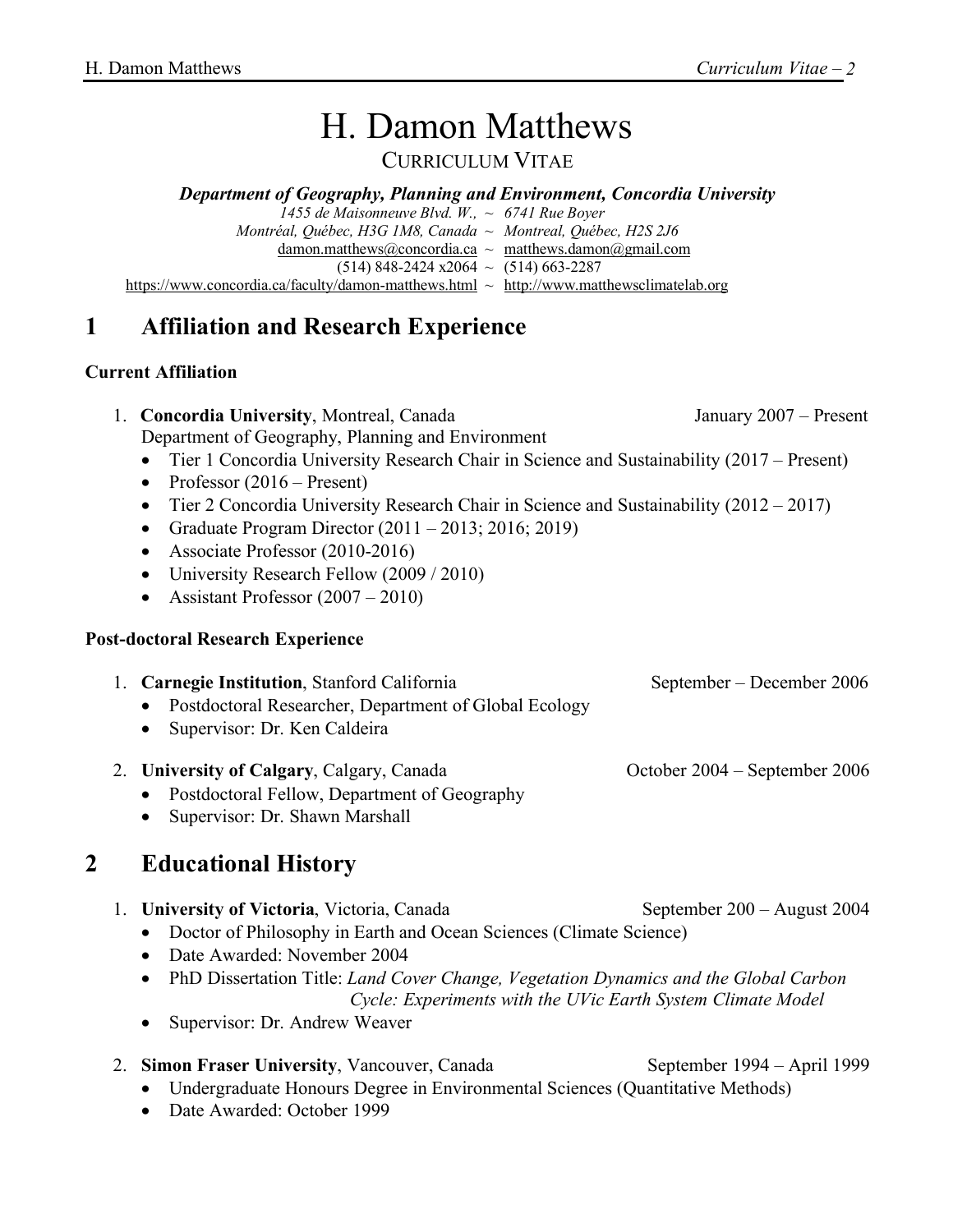# **3 Awards, Honours and Recognitions**

#### 1. **Tier 1 Concordia University Research Chair**

- *Awarded By:* Concordia University
- *Date Awarded:* June 2017
- 2. **Provost's Circle of Distinction**
	- *Awarded By:* Concordia University
	- *Date Awarded:* April 2017

#### 3. **Induction to the College of New Scholars, Artists and Scientists**

- *Awarded By:* Royal Society of Canada
- *Date Awarded:* November 2016

#### 4. **Newsmaker of the Week**

- *Awarded By:* Concordia University
- *Date Awarded:* September 2017, August 2016, April 2016, January 2016, September 2015, January 2014, November 2012, March 2012

#### 5. **CMOS President's Prize**

- *Awarded By:* Canadian Meteorological and Oceanography Society
- *Category:* Prize awarded for a recent paper of special merit
- *Date Awarded:* June 2015

#### 6. **IAP Young Scientist Representative at World Science Forum**

- *Awarded By:* The InterAcademy Partnership
- *Description:* One of four Canadian young scientists selected
- *Date Awarded:* May 2015
- 7. **Canada Clean50 2015 Honouree**
	- *Granting Agency:* Delta Management Group
	- *Category:* Education and Research
	- *Date Awarded:* September 2014
	- *URL:* www.clean50.com

#### 8. **President's Media Outreach Award – International**

- *Awarded By:* Concordia University
- *Date Awarded:* June 2014

#### 9. **Tier 2 Concordia University Research Chair**

- *Awarded By:* Concordia University
- *Date Awarded:* June 2012

#### 10. **Dean's New Scholar Award**

- *Awarded By:* Faculty of Arts and Science, Concordia University
- *Value:* \$500; *Period Held:* 2009

#### 11. **Concordia University Research Fellow**

- *Award:* University Research Award
- *Category*: `Technology, Industry and Environment' Emerging Category
- *Value:* \$5,000; *Period Held:* 2009

#### 12. **Post-Doctoral Research Fellowships**

- *Awarded by:* Alberta Ingenuity Fund (\$44,000)
- *Awarded by:* Natural Sciences and Engineering Research Council of Canada (\$80,000)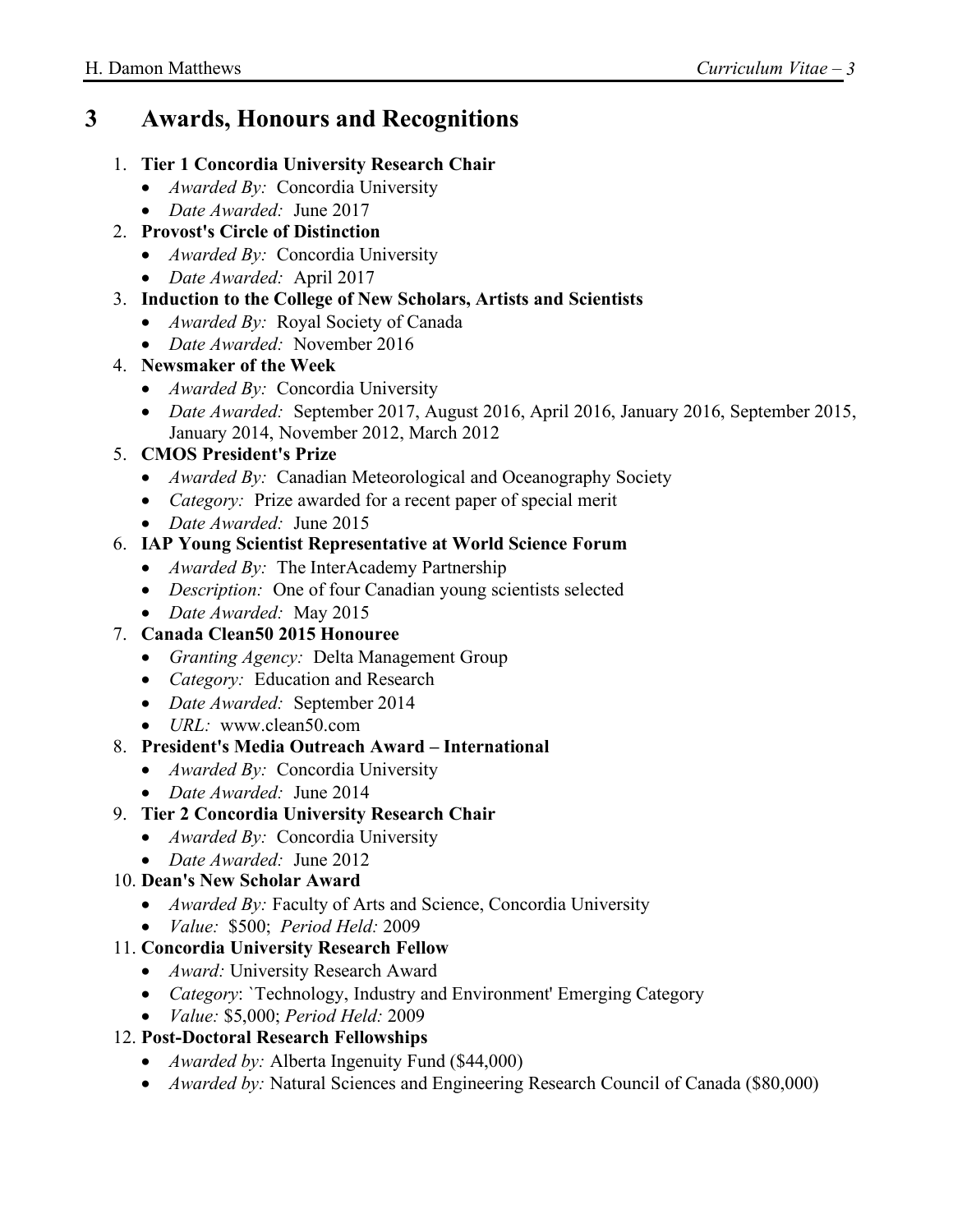# **4 Scholarly and Professional Contributions**

#### **Publications in Refereed Journals**

*Student author's names are indicated below in bold.* 

PUBLISHED / IN PRESS

- 1. Bjørn, A., Lloyd, S. and Matthews, H. D. From the Paris Agreement to corporate climate commitments: Evaluation of seven methods for setting "science-based" emission targets. *Environmental Research Letters*, in press.
- 2. Zickfeld, K., Azevedo, D., Mathesius, S. and Matthews, H. D. Asymmetry in the climate-carbon cycle response to positive and negative CO<sub>2</sub> emissions. *Nature Climate Change*, in press.
- 3. Matthews, H. D, Tokarska, K. B., Rogelj, J., Forster, P., Haustein, K., Smith, C. J., MacDougall, A. H., **Mengis, N.**, Sippel, S. and Knutti, R. An integrated approach to quantifying uncertainties in the remaining carbon budget. *Communications Earth and Environment*, 2, 1-11.
- 4. Matthews, H. D., Tokarska, K. B., Nicholls, Z. R. J., Rogelj, J., Canadell, J. G., Friedlingstein, P., Frölicher, T. L., Forster, P. M., Gillett, N. P., Ilyina, T., Jackson, R. B., Jones, C. D., Koven, C., Knutti, R., MacDougall, A. H., Meinshausen, M., **Mengis, N.**, Séférian, R., and Zickfeld, K. (2020) Opportunities and challenges in using carbon budgets to guide climate policy. *Nature Geoscience*, 13, 769-779.
- 5. Goodwin, P., **Leduc, M.**, **Partanen**, **A.-I.**, Matthews, H. D. and Rogers, A. (2020) A computationally efficient model for probabilistic spatial warming projections constrained by history matching and pattern scaling. *Geoscientific Model Development*, 13, 5389-5399.
- 6. MacDougall, A. H., Frölicher, T., Jones, C. D., Rogelj, J., Matthews, H. D., Zickfeld, K., Arora, V. K., Barrett, N. J., Brovkin, V., Burger, F. A., Eby, M., Eliseev, A. V., Hajima, T., Holden, P. B., Jeltsch-Thömmes, A., Koven, C., Menviel, L., Michou, M., Mokhov, I. I., Oka, A., Séférian, R., Shaffer, G., Sokolov, A., Schwinger, J., Tachiiri, K., Tjiputra, J., Wiltshire, A., and Ziehn, T. (2020) Is there warming in the pipeline? A multi-model analysis of the zero emission commitment from CO2. *Biogeosciences*, 17, 2987-3016.
- 7. **Mengis, N.**, Keller, D. P., MacDougall, A., Eby, M., Wright, N., Meissner, K. J., Oschlies, A., Schmittner, A., Matthews, H. D. and Zickfeld, K. Evaluation of the University of Victoria Earth System Climate Model version 2.10 (UVic ESCM 2.10). *Geoscientific Model Development*, 13, 4183-4204.
- 8. **Stewart, B. M.**, Turner, S. E. and Matthews, H. D. (2020) Global warming impacts on potential future ranges of non-human primate species. *Climatic Change*, 162, 2301-2318.
- 9. **Mengis, N.** and Matthews. H. D. (2020) Non-CO<sub>2</sub> forcing changes will likely decrease the remaining carbon budget for 1.5°C. *npg Climate and Atmospheric Science*, 3, 19.
- 10. **Horen Greenford, D.**, Crownshaw, T., Lesk, C., Stadler, K. and Matthews, H. D. (2020) Shifting economic activity to service sectors will not reduce global environmental impacts. *Environmental Research Letters*, 15, 064019.
- 11. **Dickau, M.**, **Guertin**, **É**, **Seto**, **D**. and Matthews, H. D. (2020) Projections of declining outdoor skating availability in Montreal due to global warming. *Environmental Research Communications,* 2, 051001.
- 12. Mattauch, L., Matthews, H. D., Millar, R., Solomon, S. and Venmans, F. (2020) Steering the climate system: using inertia to lower the cost of policy: Comment, *American Economic Review*, 110, 1231-1237.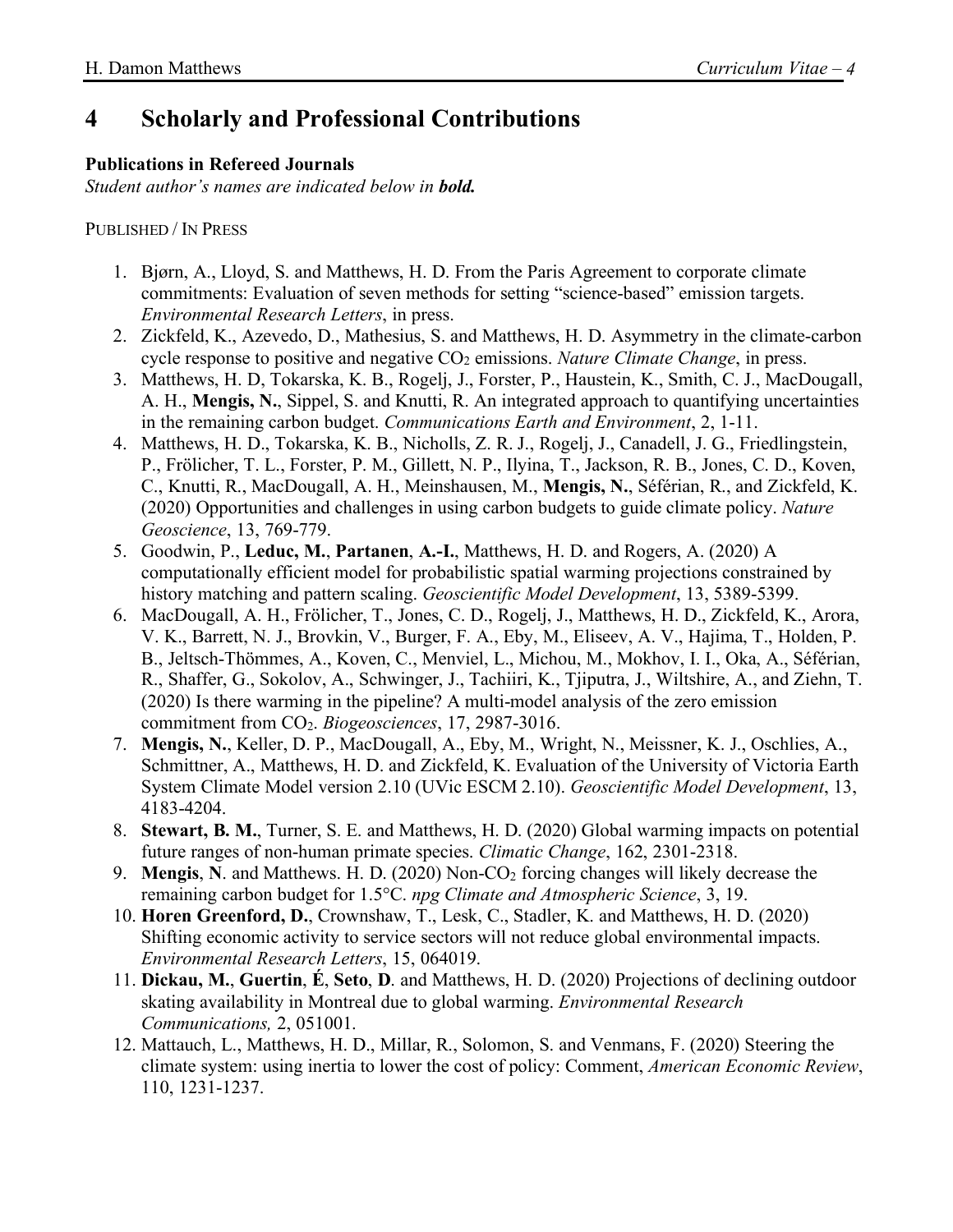- 13. Tokarska, K. B., Schleussner, C.-F., Rogelj, J., Stolpe, M., Matthews, H. D., Pfleiferer, P. and Gillett, N. P. (2019) Recommended temperature metrics for carbon budget estimates, model evaluation and climate policy, *Nature Geoscience*, 12, 964-971.
- 14. Jones, C, Frölicher, T., Koven, C., MacDougall, A., Matthews, H. D., Zickfeld, K., Rogelj, J., Tokarska, K., Gillett, N., Ilyina, T., Meinshausen, M., **Mengis, N.**, Seferian, R. and Eby, M. (2019) The Zero Emissions Commitment Model Intercomparison Project (ZECMIP) contribution to C4MIP: Quantifying committed climate changes following zero carbon emissions. *Geoscientific Model Development*, 12, 4375-4385.
- 15. **Chavaillaz, Y.**, Roy, P., **Partanen, A.-I.**, Da Silva, L., Bresson, É, Mengis, N., Chaumont, D. and Matthews, H. D. (2019) Exposure to excessive heat and impacts on labour productivity linked to cumulative CO<sub>2</sub> emissions. *Scientific Reports*, 9, 13711.
- 16. Teufel, B., Sushama, L., Huziy, O., Diro, G. T., Jeong, D. I., Winger, K., Garnaud, C., de Elia, R., Zwiers, F. W., Matthews, H. D. and Nguyen, V.-T.-V. (2019) Investigation of the mechanisms leading to the 2017 Montreal flood. *Climate Dynamics*, 52, 4193-4206.
- 17. **Mengis, N., Partanen, A.-I.**, Jalbert, H. and Matthews, H.D. (2018) 1.5°C carbon budget dependent on carbon cycle uncertainty and future non-CO<sub>2</sub> forcing. *Scientific Reports*, 8. 5831.
- 18. Millar, R. J., Fuglestvedt, J. S., Grubb, M., Rogelj, J., Skeie, R. B., Friedlingstein, P., Forster, P. M., Frame, D., Matthews, H. D. and Allen, M. R. (2018) Reply to `Interpretations of the Paris climate target'. *Nature Geoscience*, 11, 222.
- 19. Hienola, **A., Partanen, A.-I.**, Pietikainen, J.-P., O'Donnell, D., Korhonen, H., Matthews, H. D. and Laaksonen, A. (2018) The impact of aerosol emissions on the 1.5°C pathways. *Environmental Research Letters*, 13, 044011.
- 20. **Partanen, A.-I., Landry, J.-S.** and Matthews, H. D. (2018) Climate and health implications of future aerosol emission scenarios. *Environmental Research Letters*, 13, 024028.
- 21. Matthews, H. D., Zickfeld, K., Knutti, R. and Allen, M. R. (2018) Focus on cumulative emissions, global carbon budgets and the implications for climate mitigation targets. *Environmental Research Letters*, 13, 010201.
- 22. Millar, R. J., Fuglestvedt, J. S., Grubb, M., Rogelj, J., Skeie, R. B., Friedlingstein, P., Forster, P. M., Frame, D., Matthews, H. D. and Allen, M. R. (2017) Emissions budgets and pathways consistent with limiting warming to 1.5°C. *Nature Geoscience*, 10, 741-747.
- 23. Haustein, K., Allen, M. R., Forster, P. M., Otto, F. E. L., Mitchell, D. M., Matthews, H. D. and Frame, D. (2017) A robust real-time Global Warming Index. *Scientific Reports*, 7, 15417.
- 24. **Brault, M.-O.**, Matthews, H. D. and Mysak, L. A. (2017) The importance of terrestrial weathering changes in multi-millennial recovery of the global carbon cycle: a two-dimensional perspective. *Earth System Dynamics*, 8, 455-475.
- 25. **Partanen, A.-I.**, Leduc, M. and Matthews, H. D. (2017) Seasonal climate change patterns due to cumulative CO2 emissions. *Environmental Research letters*, 12, 075002.
- 26. Matthews, H. D., **Landry, J.-S.**, **Partanen, A.-I.**, Allen, M., Eby, M., Forster, P., Friedlingstein, P. and Zickfeld, K. (2017) Estimating carbon budgets for ambitious mitigation targets. Current *Climate Change Reports*, 3, 69-77.
- 27. **Landry, J.-S.**, **Partanen, A.-I.** and Matthews, H. D. (2017) Carbon cycle and climate effects of forcing from fire-emitted aerosols. *Environmental Research Letters*, 12, 025002.
- 28. **Brault M.-O.**, Mysak L. A. and Matthews H. D. (2017) Carbon-cycle implications of terrestrial weathering changes since the last glacial maximum. *FACETS*, 2, 267-285.
- 29. **Landry, J.-S.** and Matthews, H. D. (2017) The global pyrogenic carbon cycle and its impact on the level of atmospheric CO2 over past and future centuries. *Global Change Biology*, doi:10.1111/gcb.13603.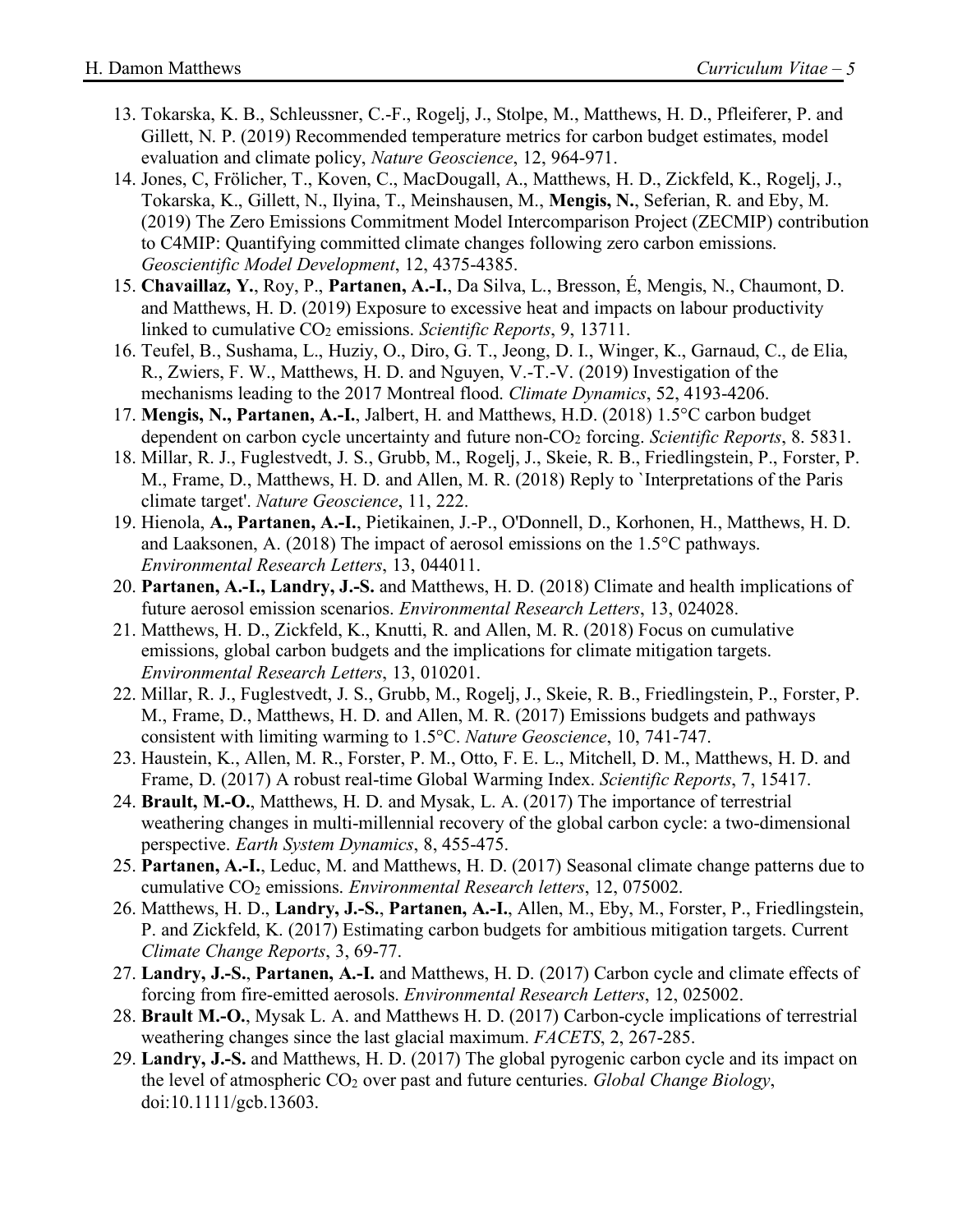- 30. **Landry, J.-S.**, Parrott, L., Price, D. T., Ramankutty, N. and Matthews, H. D. (2016) Modelling long-term impacts of mountain pine beetle outbreaks on merchantable biomass, ecosystem carbon, albedo, and radiative forcing. *Biogeosciences*, 13, 5277-5295.
- 31. **Partanen, A.-I.**, Keller, D. P., Korhonen, H. and Matthews, H. D. (2016) Impacts of sea spray geoengineering on marine biogeochemistry. *Geophysical Research Letters*, 43, 10.1002/2016GL070111.
- 32. **Leduc, M.**, Matthews, H. D. and De Elia, R. (2016) Regional estimates of the Transient Climate Response to cumulative CO2 Emissions. *Nature Climate Change*, 6, 474-478.
- 33. Zickfeld, K., MacDougall, A. H. and Matthews, H. D. (2016) On the proportionality between global temperature change and cumulative  $CO<sub>2</sub>$  emissions during periods of net negative  $CO<sub>2</sub>$ emissions. *Environmental Research Letters*, 055006.
- 34. **Graham, T. L.**, Matthews, H. D. and Turner, S. E. (2016) Evaluating climatic changes in regions of non-human primate habitat. *International Journal of Primatology*, 37, 158-174.
- 35. **Landry, J.-S.** and Matthews, H. D. (2016) Non-deforestation fire vs. fossil fuel combustion: the source of CO2 emissions affects the global carbon cycle and climate responses. *Biogeosciences*, 13, 2137-2149.
- 36. **Landry, J.-S.**, Price, D. T., Ramankutty, N., Parrott L. and Matthews, H. D. (2016) Implementation of a Marauding Insect Module (MIM, version 1.0) into the Integrated BIosphere Simulator (IBIS, version 2.6 b4) dynamic vegetation-land surface model. \textit{Geoscientific Model Development}, 9, 1243-1261.
- 37. **Simmons, C.** and Matthews, H. D. (2016) Assessing the implications of human land-use change for the Transient Climate Response to cumulative carbon Emissions. *Environmental Research Letters*, 11, 035001.
- 38. **Simmons, C. T.**, Matthews, H. D. and Mysak, L. A. (2016) Deglacial climate, carbon cycle and ocean chemistry changes in response to a terrestrial carbon release. *Climate Dynamics*, 46, 1287- 1299.
- 39. Matthews, H. D. (2016) Quantifying historical carbon and climate debts. *Nature Climate Change*, 6, 60-64.
- 40. Fyke, J. G. and Matthews, H. D. (2015) Probabilistic modelling of cumulative carbon emissions and long-term planetary warming. *Environmental Research Letters*, 10, 125003.
- 41. **Leduc, M.**, Matthews, H. D. and de Elia, R. (2015) Quantifying the limits of a linear temperature response to cumulative CO2 emissions. *Journal of Climate*, 28, 9955-9968.
- 42. MacDougall, A. H., Zickfeld, K., Knutti, R. and Matthews, H. D. (2015) Sensitivity of carbon budgets to permafrost carbon feedbacks and non-CO2 forcings. *Environmental Research Letters*, 10, 125003.
- 43. **Moore, T. R.**, Matthews, H. D., **Simmons, C. T.** and **Leduc, M.** (2015) Quantifying changes in extreme weather events in response to global temperature increases. *Atmosphere-Ocean*, 53, 412- 425.
- 44. **Landry, J.-S.**, Matthews, H. D. and Ramankutty, N. (2015) Global carbon cycle and temperature impacts of future changes in fire regime. *Climatic Change*, 133, 179-192.
- 45. **Gignac, R.** and Matthews, H. D. (2015) Allocating a 2°C cumulative carbon budget to countries. *Environmental Research Letters*, 10, 075004.
- 46. Matthews, H. D. (2014) A growing commitment to future CO<sub>2</sub> emissions. *Environmental Research Letters*, 9, 111001.
- 47. Matthews, H. D. (2014) Warming goal: clear link to emissions. *Nature (Correspondence)*, 514, 434.
- 48. Reid M. G., Hamilton, C., Reid, S. K., Trousdale, W., Hill, C., Turner, N., Picard, C. R., **Lamontagne, C.** and Matthews, H. D. (2014) Indigenous climate change adaptation planning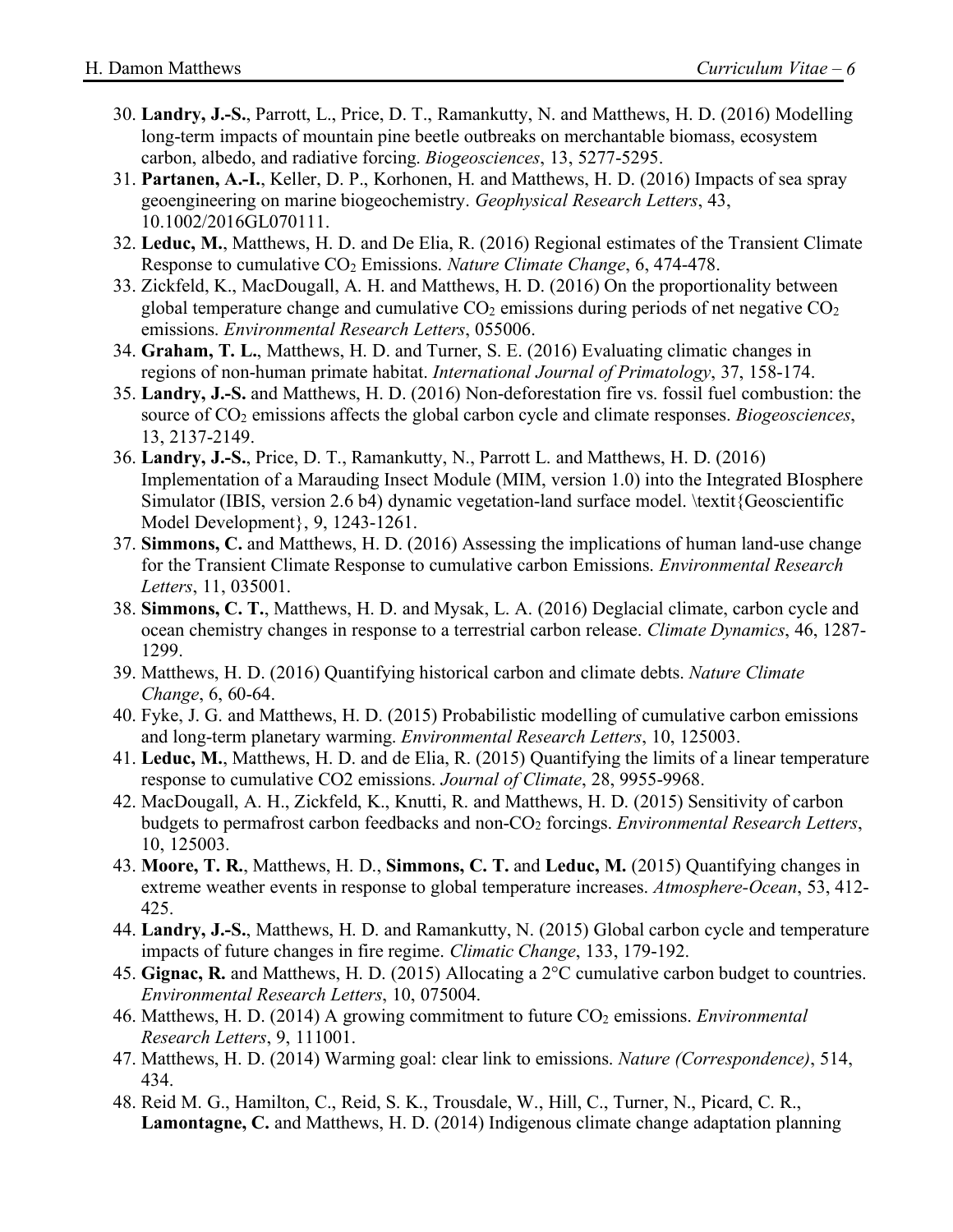using a value-focused approach: A case study with the Gitga'at Nation. *Journal of Ethnobiology*, 34, 401-424.

- 49. Matthews, H. D., **Graham, T., Keverian, S., Smith, T., Seto, D. and Lamontagne, C.** (2014) National contributions to observed global warming. *Environmental Research Letters*, 9, 014010.
- 50. Turner, S. E., Fedigan, L. M., Matthews, H. D. and Nakamicki, M. (2014) Social consequences of disability in a nonhuman primate. *Journal of Human Evolution*, 68, 47-57.
- 51. Solomon, S., Pierrehumbert, R., Matthews, H. D., Daniel, J. S. and Friedlingstein, P. (2013) Atmospheric composition, irreversible climate change, and mitigation policy. In: *Climate Science for Serving Society: Research, Modeling and Prediction Priorities*, G.R. Asrar and J.W. Hurrell (eds.) 415-436.
- 52. Gillett, N. P., Arora, V. K., Matthews, H. D. and Allen, M. R. (2013) Constraining the ratio of global warming to cumulative CO2 emissions using CMIP5 simulations. *Journal of Climate*, 26, 6844-6858.
- 53. Markovic, M., de Elia, R., Frigon, A. and Matthews, H. D. (2013) A transition from CMIP3 to CMIP5 for climate information providers: the case of surface temperature over eastern North America. *Climatic Change*, 120, 197-210.
- 54. Matthews, H. D. and Solomon S. (2013) Reversing excess atmospheric  $CO<sub>2</sub>$ —Response. *Science*, 340, 1523.
- 55. Matthews, H. D. and Solomon, S. (2013) Irreversible does not mean unavoidable. *Science*, 340, 438-439.
- 56. **Brault, M.-O.**, Mysak, L. A., Matthews, H. D. and **Simmons, C. T.** (2013) Assessing the impact of late Pleistocene megafaunal extinctions on global vegetation and climate. *Climate of the Past*, 9, 1761-1771.
- 57. **Simmons, C.**, Matthews, H. D. and Mysak, L. (2013) Investigating the natural carbon cycle since 8 kyr BP using an intermediate complexity model. *Atmosphere-Ocean*, 51, 187-212.
- 58. Matthews, H. D. and Zickfeld, K. (2012) Climate response to zeroed emissions of greenhouse gases and aerosols. *Nature Climate Change*, 2, 338—341.
- 59. Matthews, H. D., Solomon, S. and Pierrehumbert, R. (2012) Cumulative carbon as a policy framework for achieving climate stabilization. *Philosophical Transactions of the Royal Society A*, 370, 4365-4379.
- 60. **Damyanov, N**, Matthews, H. D. and Mysak, L. (2012) Observed changes in the outdoor skating season in Canada. *Environmental Research Letters*, 7, 014028.
- 61. Akbari, H. and Matthews, H. D. (2012) Global cooling updates: reflective roofs and pavements. *Energy and Buildings*, 55,2-6.
- 62. Turner, S. E., Fedigan, L., Matthews, H. D. and Nakamichi, M. (2012) Disability, compensatory behavior and innovation in free-ranging adult female Japanese macaques (*Macaca fuscata*). *American Journal of Primatology*, 74, 788-803.
- 63. **Pinsonneault, A.**, Matthews, H. D., Galbraith, E. and Schmittner, A. (2012) Calcium carbonate production response to future ocean warming and acidification, *Biogeosciences*, 9, 2351-2364.
- 64. **Ross, A.**, Matthews, H. D., Kothavala, Z. and Schmittner, A. (2012) Assessing the effects of ocean diffusivity and climate sensitivity on the rate of climate change. *Tellus B*, 64, 17733.
- 65. Akbari, H., Matthews, H. D. and **Seto, D.** (2012) The long-term effect of increasing the albedo of urban areas. *Environmental Research Letters*, 7, 024004.
- 66. Olson, R., Sriver, R., Goes, M., Urban, N. M., Matthews, H. D., Haran, M. and Keller, K. A (2012) climate sensitivity estimate using Bayesian fusion of instrumental observations and an Earth System model. *Journal of Geophysical Research D*, 117, D04103.
- 67. **Nugent, K.** and Matthews, H. D. (2012) Drivers of future Northern latitude runoff change. *Atmosphere-Ocean*, 50, 197-206.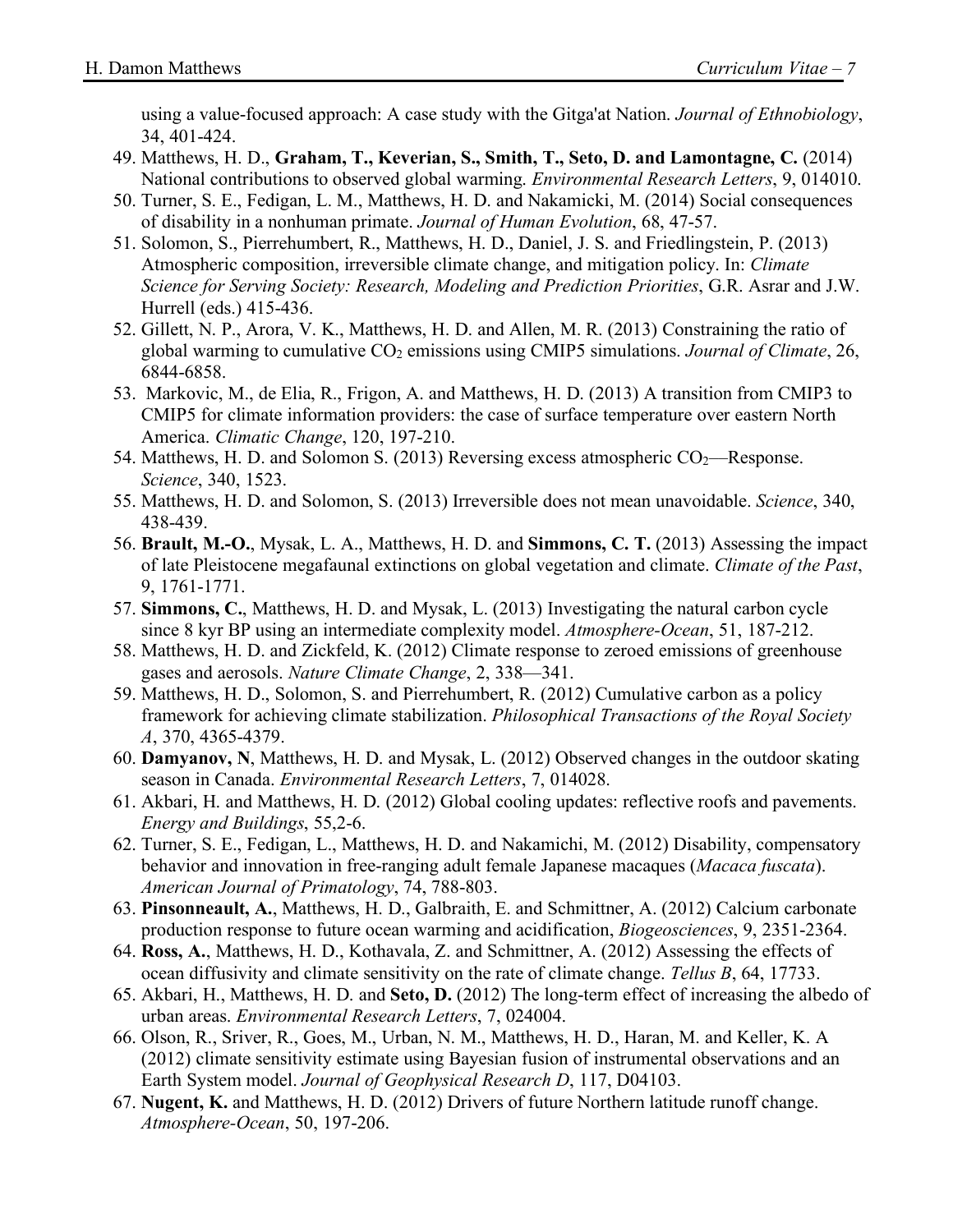- 68. Li, Y., Yang, X., Xiaodong, Z., Mulvill, P. R. and Matthews, H. D. (2011) Integrating climate change factors into China's development policy: Adaptation strategies and mitigation to environmental change. *Ecological Complexity*, 8, 294-298.
- 69. Zickfeld, K., Eby, M., Matthews, H. D., Schmittner, A and Weaver, A. J. (2011) Nonlinearity of carbon cycle feedbacks. *Journal of Climate*, 24, 4254-4274.
- 70. **Pinsonneault, A.**, Matthews, H. D. and Kothavala, Z. (2011) Benchmarking climate-carbon models against forest FACE data. *Atmosphere-Ocean*, 49, 41-50.
- 71. Matthews, H. D. and Weaver, A. J. (2010) Committed climate warming. *Nature Geoscience*, 3, 142-143.
- 72. Davis, S. J., Caldeira, K. and Matthews, H. D. (2010) Future CO<sub>2</sub> emissions and climate change from existing energy infrastructure. *Science*, 329, 1330-1333.
- 73. Matthews, H. D. (2010) Can carbon cycle geoengineering be a useful complement to ambitious climate mitigation? *Carbon Management*, 1, 135-144.
- 74. Gillett, N. P. and Matthews, H. D. (2010) Accounting for carbon cycle feedbacks in a comparison of the global warming effects of greenhouse gases. *Environmental Research Letters*, 5, 034011.
- 75. Turner S. E., Fedigan, L. M., Nakamichi, M., Matthews, H. D., McKenna, K., Nobuhara, H., Nobuhara, T. and Shimizu, K. (2010) Birth in free-ranging *Macaca fuscata*. *International Journal of Primatology*, 31, 15-37.
- 76. Matthews, H. D., Gillett, N., Stott, P. and Zickfeld, K. (2009) The proportionality of global warming to cumulative carbon emissions. *Nature*, 459, 829-832.
- 77. Matthews, H. D. and Turner S. E. (2009) Of mongooses and mitigation: Ecological analogues to geoengineering. *Environmental Research Letters*, 4, 045105.
- 78. **Ross, A.** and Matthews, H. D. (2009) Climate engineering and the risk of rapid climate change. *Environmental Research Letters*, 4, 045103.
- 79. Zickfeld, K., Eby, M., Matthews, H. D. and Weaver, A. J. (2009) Setting cumulative emissions targets to reduce the risk of dangerous climate change. *Proceedings of the National Academy of Sciences U.S.A.*, 106, 16129-16134.
- 80. Matthews, H. D., Cao, L. and Caldeira, K. (2009) Sensitivity of ocean acidification to geoengineered climate stabilization. *Geophysical Research Letters*, L10706.
- 81. Schmittner, A., Urban, N. M., Keller, K. and Matthews, H. D. (2009) Using tracer observations to reduce the uncertainty of ocean diapycnal mixing and climate-carbon projections. *Global Biogeochemical Cycles*, 23, GB4009.
- 82. Arora, V. and Matthews, H. D. (2009) Characterizing uncertainty in modelling primary terrestrial ecosystem processes. *Global Biogeochemical Cycles*, GB2016.
- 83. Matthews, H. D. and Caldeira, K. (2008) Stabilizing climate requires near-zero emissions. *Geophysical Research Letters*, L04705.
- 84. Plattner, G.-K., et al. (2008) Long-term climate commitments projected with climate-carbon cycle models. *Journal of Climate*, 21, 2721-2751. (Matthews, H. D., co-author)
- 85. Schmittner, A., Oschlies, A., Matthews, H. D. and Galbraith, E. D. (2008) Future changes in climate, ocean circulation, ecosystems and biogeochemical cycling simulated for a business-asusual CO2 scenario until year 4000 AD. *Global Biogeochemical Cycles*, GB1013.
- 86. Turner, S. E., Fedigan, L. M., Nobuhara, H., Nobuhara, T., Matthews, H. D. and Nakamichi, M. (2008) Monkeys with disabilities: Prevalence and severity of congenital limb malformations in *Macaca fuscata* on Awaji Island. *Primates*, 49, 223-226.
- 87. Matthews, H. D. and Caldeira, K. (2007) Transient climate-carbon simulations of planetary geoengineering. *Proceedings of the National Academy of Sciences, U.S.A.*, 104, 9949-9954.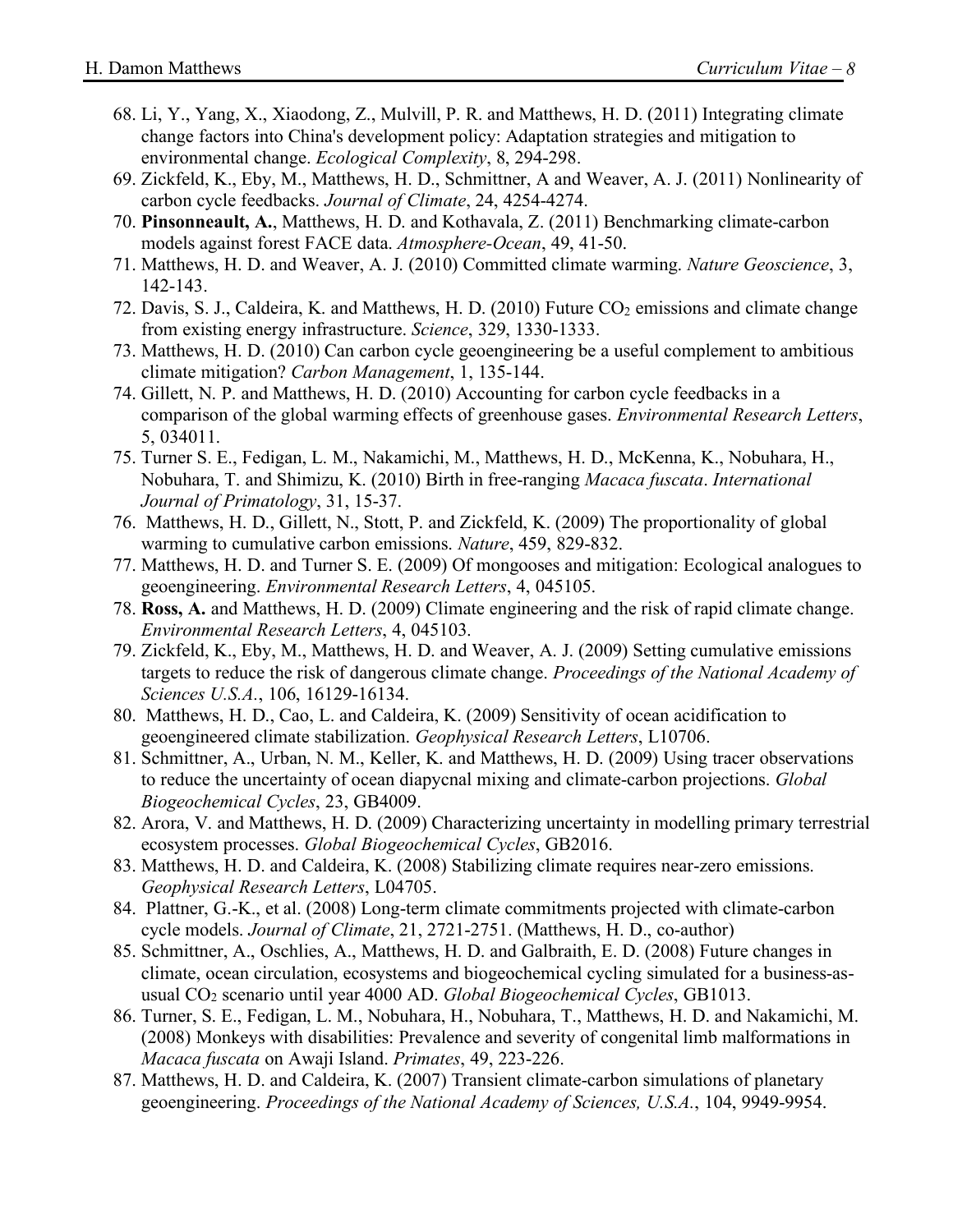- 88. Matthews, H. D. and Keith, D. W. (2007) Carbon-cycle feedbacks increase the likelihood of a warmer future. *Geophysical Research Letters*, 34, L09702.
- 89. Matthews, H. D., Eby, M., Ewen, T., Friedlingstein, P. and Hawkins, B. (2007) What determines the magnitude of carbon cycle-climate feedbacks? *Global Biogeochemical Cycles*, 21, GB2012.
- 90. Matthews, H. D. (2007) Effect of CO2 fertilization uncertainty on future climate change in a coupled climate-carbon model. *Global Change Biology*, 13, 1068-1078.
- 91. Matthews, H. D. (2006) Emissions targets for  $CO<sub>2</sub>$  stabilization as modified by carbon cycle feedbacks. *Tellus B Special Issue*, 58B, 591-602.
- 92. Friedlingstein, P. et al. (2006) Climate-carbon cycle feedback analysis, results from the C<sup>4</sup>MIP model intercomparison. *Journal of Climate*, 19, 3337-3353. (Matthews, H. D., co-author)
- 93. Brovkin, V. et al. (2006) Biogeophysical effects of historical land cover changes simulated by six Earth system models of intermediate complexity. *Climate Dynamics*, 26, 587-600. (Matthews, H. D., co-author)
- 94. Matthews, D. (2006) The water cycle freshens up. *Nature*, 439, 793-794.
- 95. Matthews, H. D. (2005) Decrease of emissions required to stabilize atmospheric  $CO<sub>2</sub>$  due to positive carbon cycle-climate feedbacks. *Geophysical Research Letters*, 32, L21707.
- 96. Matthews, H. D., Eby, M., Weaver, A. J. and Hawkins, B. J. (2005) Primary productivity control of simulated carbon cycle-climate feedbacks. *Geophysical Research Letters*, 32, L14708.
- 97. Matthews, H. D., Weaver, A. J. and Meissner, K. J. (2005) Terrestrial carbon cycle dynamics under recent and future climate change. *Journal of Climate*, 18, 1609-1628.
- 98. Matthews, H. D., Weaver, A. J., Meissner, K. J., Gillett, N. P. and Eby, M. (2004) Natural and anthropogenic climate change: Incorporating historical land cover change, vegetation dynamics and the global carbon cycle. *Climate Dynamics*, 22, 461-479.
- 99. Meissner, K. J., Weaver, A. J., Matthews, H. D. and Cox, P. M. (2003) The role of land-surface dynamics in glacial inception: A study with the UVic Earth System Climate Model. *Climate Dynamics*, 21, 515-537.
- 100.Matthews, H. D., Weaver, A. J., Meissner, K. J. and Eby, M. (2003) Radiative forcing of climate by historical land cover change. *Geophysical Research Letters*, 30, 1055.
- 101.Weaver, A. J., Eby, M., Wiebe, E. C., Bitz, C. M., Duffy, P. B., Ewen, T. L., Fanning, A. F., Holland, M. M., MacFadyen, A., Matthews, H. D., Meissner, K. J., Saenko, O., Schmittner, A., Wang, H., and Yoshimori, M. (2001) The UVic Earth System Climate Model: Model description, climatology and application to past, present and future climates. *Atmosphere-Ocean*, 39, 361-428.

#### **Other Refereed Contributions**

- 1. Gibson, R. B., Péloffy, K., **Greenford, D. H.**, Doelle, M., Matthews, H. D., Holz, C., Staples, K., Wiseman, B. and Grenier, Frédérique (2019) *From Paris to Projects: Clarifying the implications of Canada's climate change mitigation commitments for the planning and assessment of projects and strategic undertakings*, Report to Metcalf Foundation, 233pp.
- 2. Potvin, C. et al. (2017) *Re-Energizing Canada: Pathways to a Low-Carbon Future*, Natural Resources Canada and Sustainable Canada Dialogues. (Matthews, H. D., lead author).
- 3. Matthews, H. D. and **Lamontagne, C.** (2017) Global Climate Models. In: *The International Encyclopedia of Geography: People, the Earth, Environment, and Technology*, ISBN: 9781118786352.
- 4. Ciais, P. and Sabine, C. et al. (2013) Chapter 6: Carbon and other biogeochemical cycles. In: *Working Group I Contribution to the IPCC Fifth Assessment Report Climate Change 2013: The*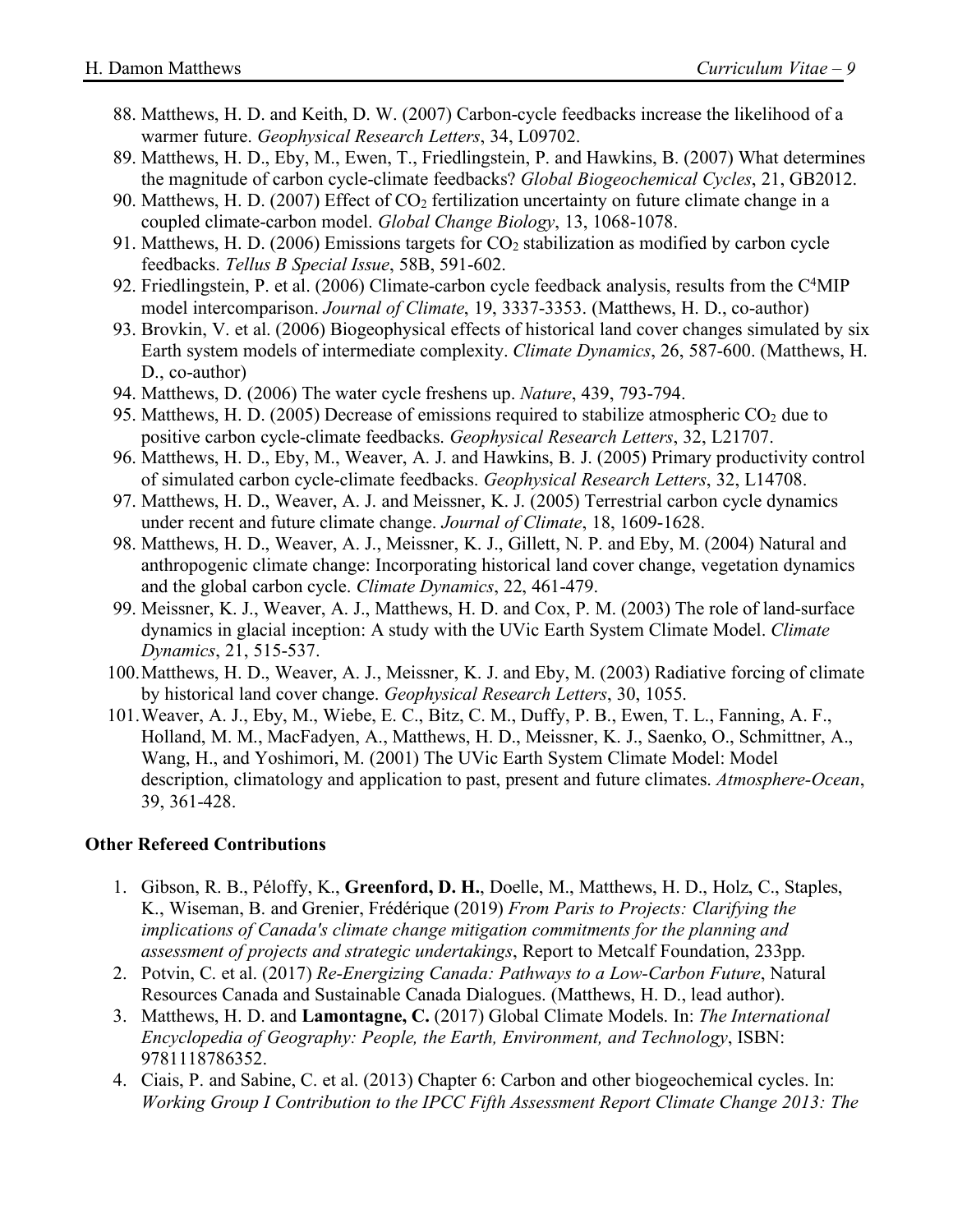*Physical Science Basis*, Cambridge University Press, Cambridge, U.K. (Matthews, H. D., contributing author).

- 5. Bindoff, N. and Stott, P. et al. (2013) Chapter 10: Detection and attribution of climate change: from global to regional. In: *Working Group I Contribution to the IPCC Fifth Assessment Report Climate Change 2013: The Physical Science Basis*, Cambridge University Press, Cambridge, U.K. (Matthews, H. D., contributing author).
- 6. Collins, M. and Knutti, R. et al. (2013) Chapter 12: Long-term climate change: projections, commitments and irreversibility. In: *Working Group I Contribution to the IPCC Fifth Assessment Report Climate Change 2013: The Physical Science Basis*, Cambridge University Press, Cambridge, U.K. (Matthews, H. D., contributing author).
- 7. Solomon, S., et al. (2011) *Climate Stabilization Targets: Emissions, Concentrations and Impacts over Decades to Millennia,* The National Academies Press, Washington, D.C. (Matthews, H. D., co-author)
- 8. Matthews, H. D. and Keith, D. (2009) Geoengineering. *The Oxford Companion to Global Change*, Ed. David Cuff and Andrew Goudie, Oxford University Press, Oxford, U.K.
- 9. Meehl, G. A., Stocker, T. F. et al. (2007) Chapter 10: Global Climate Projections. In: *Climate Change 2007: The Physical Science Basis*, Fourth Assessment Report of the Intergovernmental Panel on Climate Change, Cambridge University Press, Cambridge, U.K. (Matthews, H. D., contributing author)
- 10. Matthews, H. D. (2004) Land Cover Change, Vegetation Dynamics and the Global Carbon Cycle: Experiments with the UVic Earth System Climate Model. Ph.D. Dissertation, University of Victoria.

#### **Non-Refereed Publications**

- 1. Tokarska K. B. and Matthews, H. D. (2021) Refining the remaining carbon budget. Guest post in *Carbon Brief*, January 2021.
- 2. Matthews, H. D. and Tokarska K. B. (2021) New research suggests 1.5C climate target will be out of reach without greener COVID-19 recovery plans. *The Conversation*, January 2021.
- 3. Matthews, H. D., Peters, G., Allen, M. and Forster, P. (2018) Climate Clock: Counting down to 1.5°C. *The Conversation*, December 2018.
- 4. Matthews, H. D. and Potvin, K. (2018) Yes, there is something you can do to fight climate change. *Montreal Gazette*, November 2018.
- 5. Greenford, D. H. and Matthews, H. D. (2018) Canada's next budget update should include carbon. *The Conversation*, April 2018.
- 6. Matthews, H. D. and Greenford, D. H. (2018) Good climate policy is incompatible with expanding fossil fuel extraction. *Ricochet*, March 2018.
- 7. Frame, D. and Matthews, D. (2017) Keeping global warming to 1.5 degrees: really hard, but not impossible. *The Conversation*, September 2017.
- 8. Matthews, D. and Potvin, C. (2017) Some progress toward low-carbon economy, much more needed. *Policy Options*, June 2017.
- 9. Matthews, D. (2017) Le transition vers les énergies sobres en carbone est inéluctable. *La Presse*, June 2017.
- 10. Stoett, P. and Matthews, H. D. (2016) Paris, Marrakech and you: the battle against climate change. *Montreal Gazette*, November 2016.
- 11. Matthews, H. D. (2016) Montreal emissions targets for 1.5°C and 2°C global warming. *Office de Consultations Public de Montreal*, submitted to the public consultation on emissions targets, February 2016.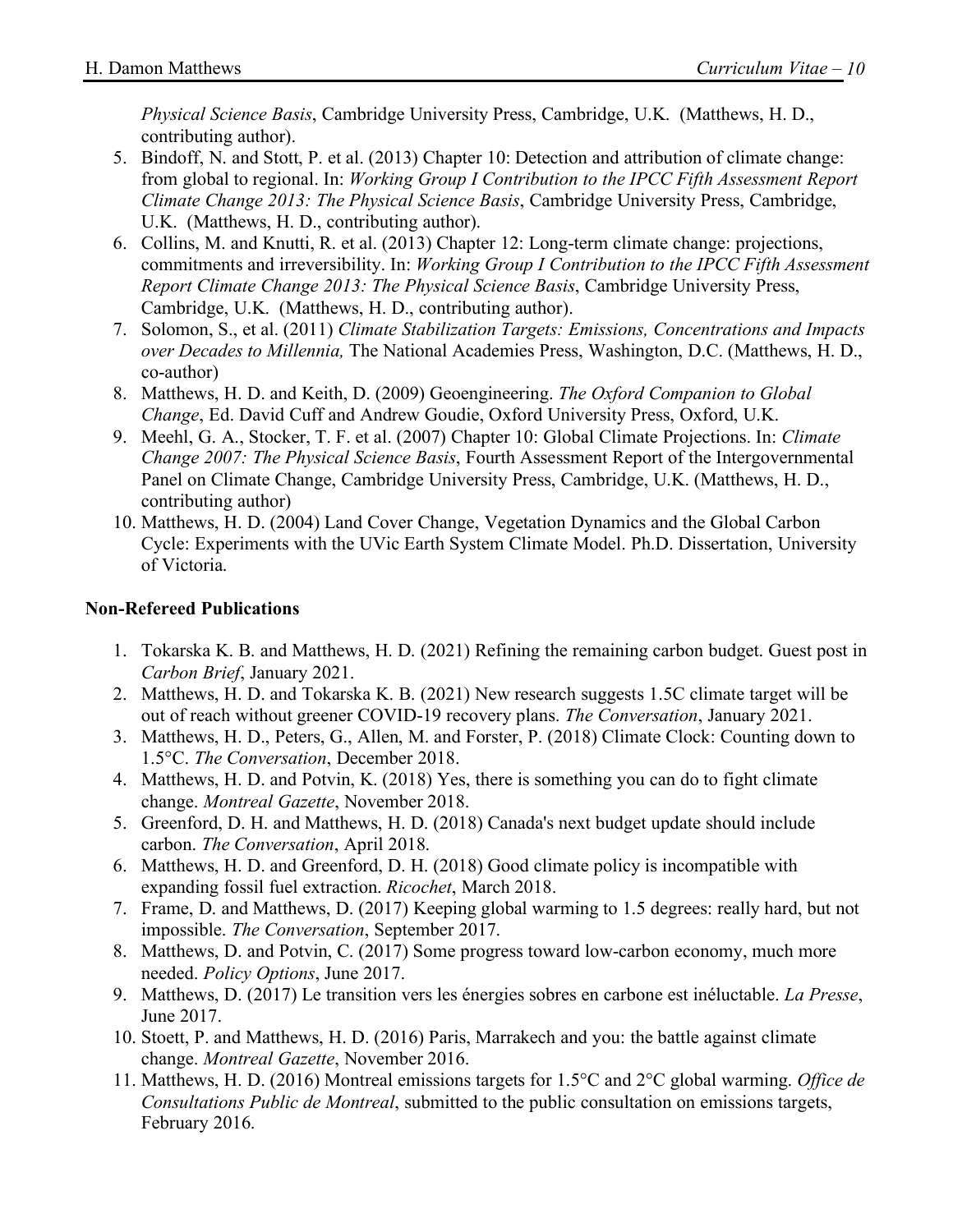- 12. Matthews, H. D. (2015) After the Paris climate deal, change is now up to all of us. *Montreal Gazette*, December 2015.
- 13. Matthews, H. D. (2015) We can and should Leap into action against climate change. *Montreal Gazette*, October 2015.
- 14. Matthews, H. D. (2015) Climate change's big spenders. *Weather Underground Earth Day Blog*, April 2015.
- 15. Matthews, H. D. (2013) Emissions cuts made now fight global warming immediately. *The Conversation*, May 2013.
- 16. Open Letter to Minister Joe Oliver, re: Alberta tar sands development. Co-signatory, May 2013.
- 17. Matthews, H. D. (2013) Use less fossil fuel, save outdoor hockey. *Montreal Gazette*, Feb 2013.
- 18. Matthews, H. D. (2013) Adieu, les patinoires extérieurs? *Le Devoir*, February 2013.
- 19. Matthews, H. D. (2012) Sandy a warning about global warming. *Montreal Gazette*, Nov 6, 2012.
- 20. Matthews, H. D. (2012) Le monstre Sandy: étrange progéniture d'un climat en mutation? *Le Devoir*, November 2012.
- 21. Matthews, H. D. (2012) Le plan Harper, un développement non durable. *Le Devoir*, April 2012.
- 22. Matthews, H. D. (2012) Le plan Harper, un développement non durable. *La Presse*, April 2012.
- 23. Matthews, H. D. and Srivastiva, P. (2011) Canada's complacency on climate change is an embarrassment. *Montreal Gazette*, Op-Ed, July 2011.
- 24. Matthews, H. D. (2009) Sommet de Copenhague Un Climat Favorable. Op-Ed in *Le Devoir*, December 2009.

#### **Presentations, Seminars and Workshops**

INVITED PRESENTATIONS AND SEMINARS

- 1. **Climate models and Canadian scenarios – taking stock and planning for a warmer future**
	- Invited Seminar, Balsillie School of International Affairs, October 2020.
- 2. **Overview of climate change context for aviation CO2 reductions**
	- Invited Presentation, International Civil Aviation Organization (ICAO), April 2020.
- 3. **Implications of the remaining carbon budget for climate policy and emission targets**
	- Invited Keynote Presentation, Sustainability and the Climate Crisis: Annual Sustainability Across Disciplines Conference, Montreal, March 2020 (Cancelled due to COVID-19)
- 4. **Will global warming mean the end of humanity?**
	- Walrus Talks Survival, Montreal, November 2019.
- 5. **A scientific case for fossil fuel divestment**
	- Invited Presentation, Concordia University Senate, May 2019.
- 6. **A framework for using the TCRE to estimate the remaining carbon budget**
- Invited Presentation, European Geophysical Union Conference, Vienna, Austria, April 2019.
- 7. **The remaining carbon budget: Implications for Canada's emissions targets**
	- Invited Presentation, National Climate Change Science and Knowledge Priorities Workshop, February 2019.
- 8. **Application of the TCRE to estimating the remaining carbon budget**
	- Invited Presentation, International Workshop on the Remaining Carbon Budget, Jan 2019.
- 9. **Limiting warming to "Well below 2°C"**
	- Invited Presentation, Shift for Climate: Les forces vives en action vers la COP24, Montreal, December 2018.
- 10. **A scientific case for ambitious climate action**
	- Invited Seminar, CIREQ Seminar Series, Université du Québec a Montréal, November 2018.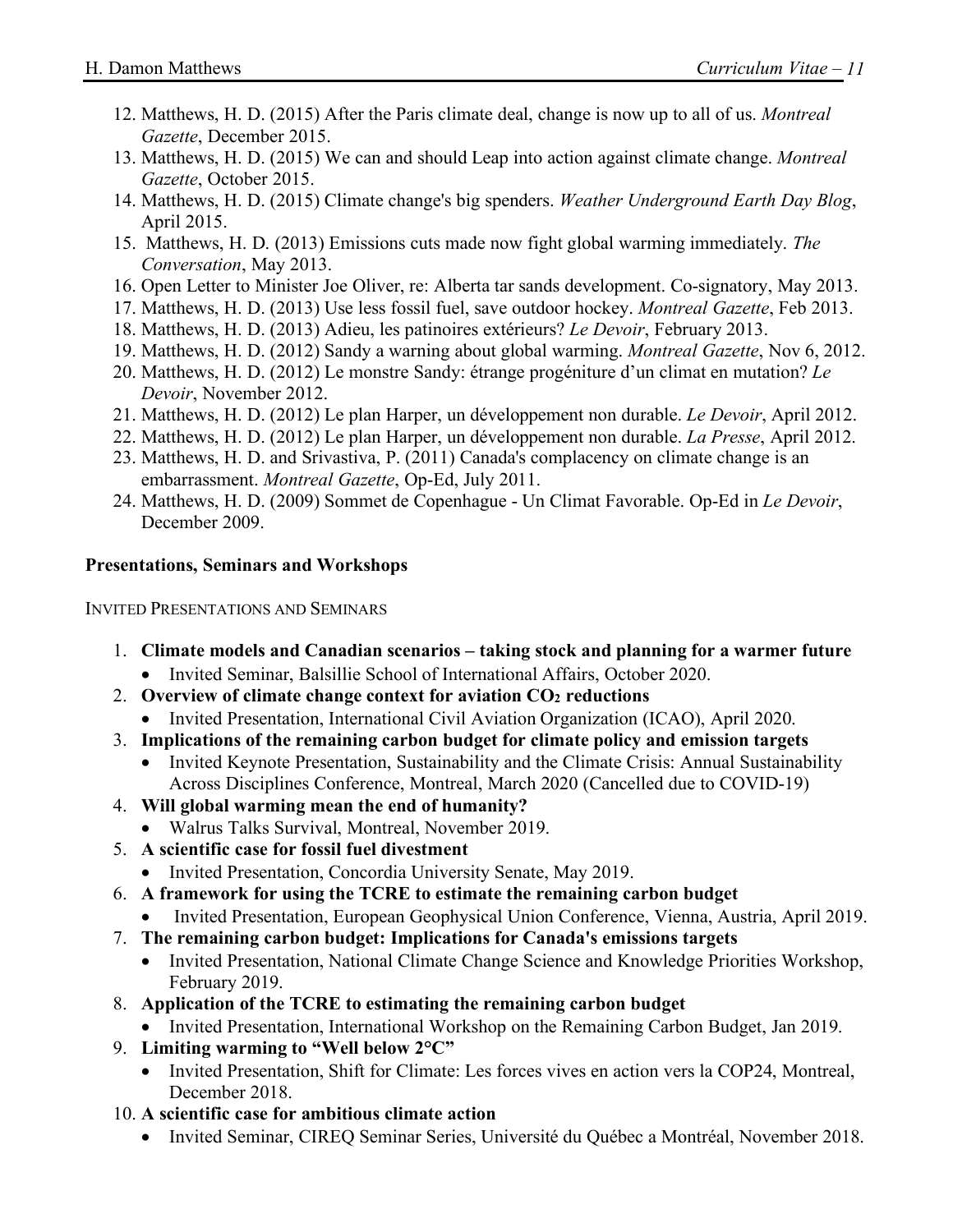- Invited Seminar, Department of Physics Seminar Series, Université de Montréal, Oct 2018.
- 11. **Sharing the global carbon pie: Scientific and ethical challenges in international climate negotiations**
	- Invited Presentation, International Environmental Agreements Bridging the Gap Workshop, Montreal, September 2018.
- 12. **Extending the TCRE Framework**
	- Invited Presentation, WCRP Workshop on Extending the Carbon Cycle Feedback Framework, Bern, Switzerland, April 2018.
- 13. **Implications du budget d'émissions mondiales sur les cibles nationales**
	- Invited Presentation, Ouranos Annual Symposium, October 2017.
- 14. **Towards international equity in climate mitigation efforts**
	- Keynote Speaker, Canadian Society for Ecological Economics Conference, Montreal, October 2017.
	- Keynote Speaker, Sustainability Across Disciplines Conference, Montreal March 2017.
- 15. **Global warming and the 2-degree target**
	- Invited Speaker, Moving the Shakers youth climate change event, January 2017.
- 16. **After the Paris talks: matching emissions targets to ambitious climate goals**
	- Invited Speaker, Divest Concordia Conference, October 2016.
	- Invited Speaker, St. James Literary Society, Montreal, September 2016.
	- Invited Speaker, Dawson College Social Science Week, Montreal, February 2016.
- 17. **Science en support d'un budget carbonne pour la Ville de Montreal**
	- Invited Speaker, City of Montreal carbon budget meeting; May 2016.
- 18. **Au-Delà de COP21: défis et opportunités d'une cible de 1,5 degrés**
	- Invited Speaker, Development and Peace, Montreal, March 2016.
- 19. **Countdown to 2°C**
	- Invited Speaker, Climate Clock projection launch, April 2016.
	- Invited Speaker, Montreal Summit on Innovation, Montreal, November 2015.
- 20. **2 degrees of climate change**
	- Invited Speaker, Eco-Qartier NDG, Montreal, November 2015.
- 21. **Cumulative emissions, climate debts and the 2°C target**
	- Invited Seminar, Dawson College, Montreal, November 2015.
- 22. **Cumulative emissions, climate debts and the 2°C target**
	- Invited Seminar, Department of Geography, Planning and Environment, Concordia University, September 2015.
- 23. **Concordia climate lab research update**
	- Invited Presentation, UVic ESCM Developers Workshop, Victoria, May 2015.
- 24. **Climate change and sustainability Science**
	- Invited Presentation, Americana Conference, Montreal, March 2015.
- 25. **The responsibility of nations: historical contributions to observed warming**
	- Invited Speaker, NCSE Energy and Climate Change Conference, Washington DC, January 2015.
- 26. **Quantifying historical climate debts among nations**
	- Invited Presentation, American Geophysical Union Fall Meeting, San Francisco, December 2014.
- 27. **Cumulative carbon budgets for climate mitigation targets**
	- Invited Presentation, International Workshop on Risk Information for Climate Change, Yokohama, Japan, November 2014.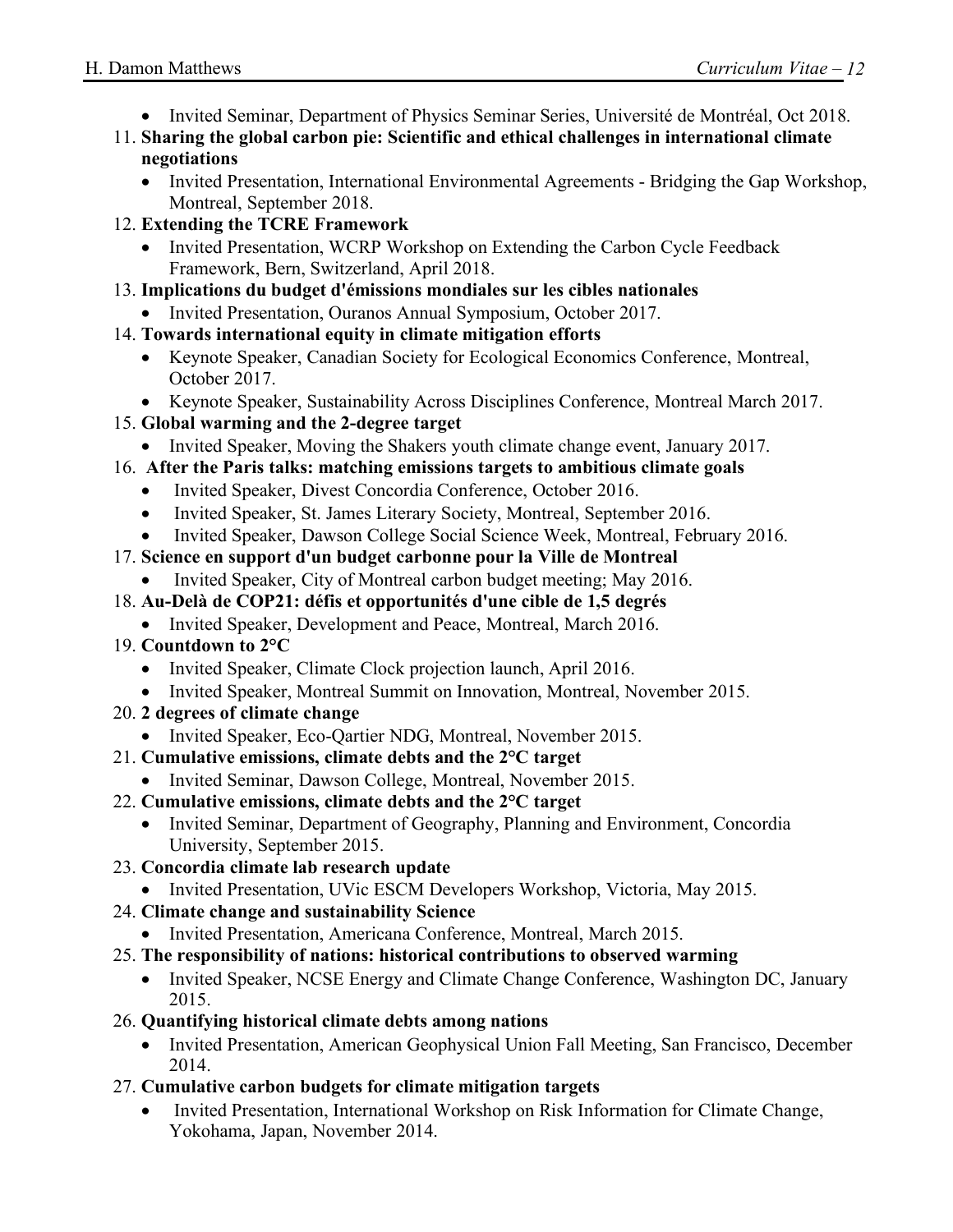- 28. **Global warming: Hope or Despair?**
	- Invited Speaker, "Walrus Talks Climate," Ottawa, April 2014.
- 29. **National contributions to observed global warming**
	- Invited Seminar, Ouranos Research Consortium, Montreal, April 2014.
- 30. **Cumulative carbon as a new framework for climate mitigation**
	- Invited Seminar, MIT Department of Earth and Planetary Sciences, March 2013.
	- Invited Seminar, Center for Global Change Science, U. Toronto, February 2013.
- 31. **Global warming in the new millennium**
	- Keynote Speaker, Concordia-Siena Globalization Conference, Montreal, March 2012.
	- Ouranos Consortium, Montreal, June 2011.
- 32. **Global climate changes and impacts from ongoing greenhouse gas emissions**
	- Managing Climate Change Risks for Pension Investment Funds, Montreal, October 2011.
- 33. **The oceans and committed climate warming**
	- National Conference on Science, Policy, and the Environment, Wash. DC, January 2011.
- 34. **Cumulative carbon and the climate mitigation challenge**
	- Department of Biology, Concordia University, February 2011.
	- Department of Geography, University of Montreal, January 2011.
	- Institute for Sustainable Energy, Environment and Economy, University of Calgary, November 2010.
	- Department of Earth and Planetary Sciences, McGill University, October 2010.

#### 35. **Potential for mitigation via CO2 emissions reductions**

- Royal Society discussion meeting: "Geoengineering taking control of our planet's climate," London, U.K., November 2010.
- 36. **Geoengineering**
	- Climate Change Conference 2010, Toronto, ON, August 2010.
- 37. **Climate change: Science and Solutions.**
	- Marionopolis College Green Week Speaker Series, Montreal, QC, October 2009.
- 38. **What does it take to stabilize climate? Insights from Earth system models**
	- Department of Geography, McGill University, April 2009.
	- Institute for Atmospheric and Climate Science, ETH Zurich, March 2009.
	- Department of Geography, University of Toronto, November 2008.
- 39. **Solving the climate problem**
	- AlumNights Panel Series, Montreal, Quebec, November 2008.
- 40. **Quantifying carbon sinks and feedbacks to climate using Earth system models**
- CIFAR Oceans Nitrogen Workshop, Toronto, Ontario, November 2008.
- 41. **Solving the climate problem**
	- AlumNights Panel Series, Montreal, Quebec, November 2008.
- 42. **What does it take to stabilize climate?**
	- Cutting Edge Lectures, McGill University, October 2008.
- 43. **Carbon-cycle feedbacks increase the likelihood of a warmer future**
	- 10th International Workshop on Next Generation Climate Models for Advanced High Performance Computing Facilities, Waikiki, Hawaii, February 2008.
- 44. **Climate change: Science and solutions**
	- Department of Geography, Planning and Environment Seminar Series, Concordia University, Montreal, QC, March 2008.
	- Montreal Inter-University Seminar on the History and Philosophy of Science, Montreal, QC, November 2007.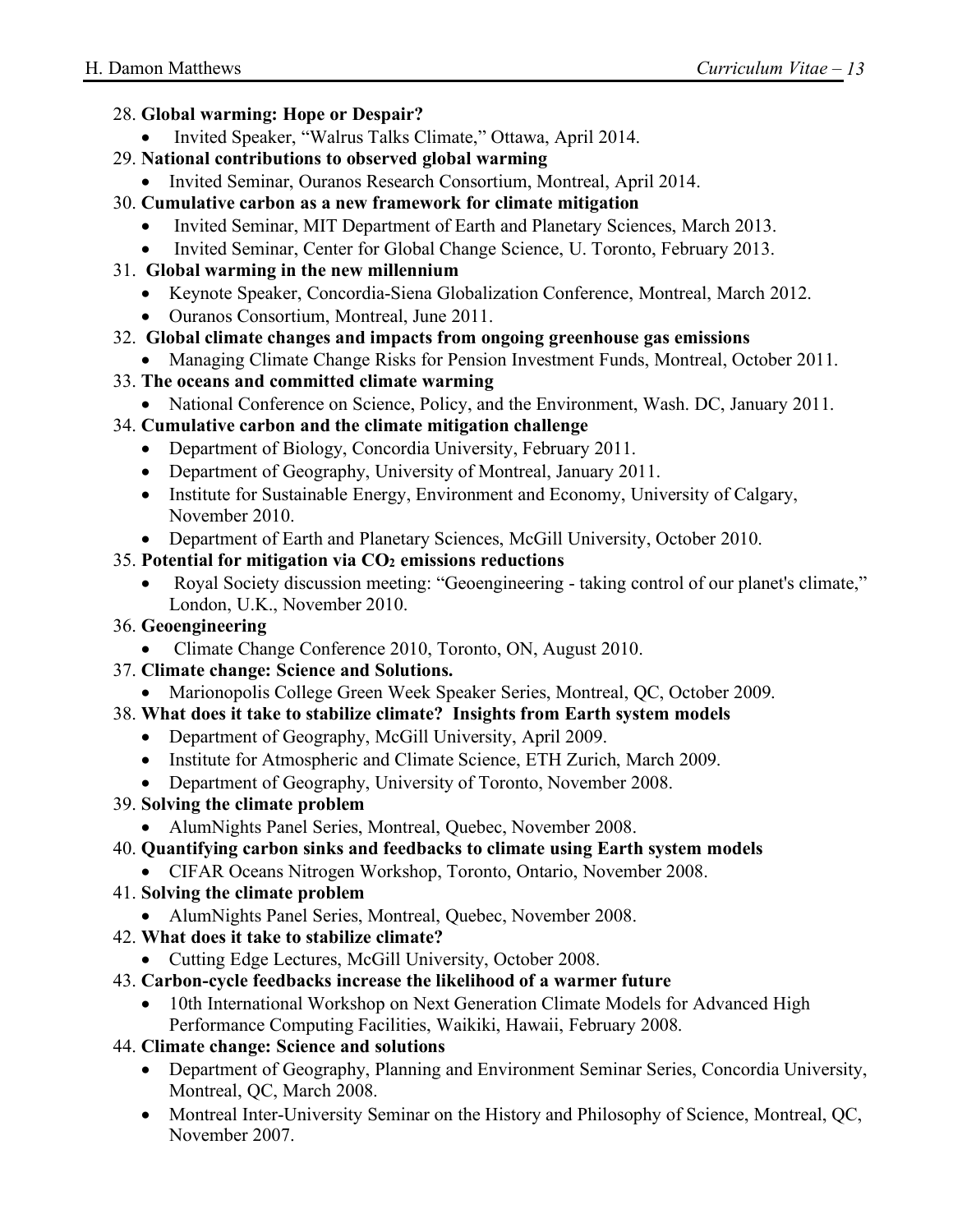#### 45. **Transient climate-carbon simulations of planetary geoengineering**

- American Geophysical Union 2007 Fall Meeting, San Fransisco, CA, December 2007.
- NASA/AMES Workshop on Managing Solar Radiation, Moffet Field, CA, November 2006.

#### 46. **Geoengineering**

- Earth and Environmental Systems Institute Seminar Series, Penn State University, University Park, PN, November 2007.
- 47. **Coupled climate-carbon cycle simulations using the UVic ESCM**
	- Coupled Climate Carbon Cycle Model Intercomparison Project (C<sup>4</sup>MIP) Workshop, Exeter, U.K., October, 2006.

#### 48. **Coupling climate and the carbon cycle: Implications for future climate change.**

- Geosciences Department, Penn State University, University Park, PN, September 2006.
- College of Oceanic and Atmospheric Sciences, Oregon State U., Corvallis, OR, April 2006.
- Department of Global Ecology, Carnegie Institution, Stanford, CA, March 2006.
- Department of Geography, Planning and Environment, Concordia University, Montreal, QC, February 2006.

#### 49. **Modeling terrestrial carbon cycle dynamics and feedbacks to climate.**

- Department of Atm. and Oceanic Sciences, McGill University, Montreal, QC, April 2005.
- 50. **The terrestrial carbon cycle and the role of historical land cover change in the UVic Earth System Climate Model.**
	- American Geophysical Union/Canadian Geophysical Union 2004 Joint Assembly, Montreal, QC, May 2004.

OTHER CONFERENCE PRESENTATIONS AND SEMINARS

- 1. **A new framework for understanding and quantifying uncertainties in the remaining carbon budget**
	- European Geophysical Union Annual General Assembly (online session), May 2020.
- 2. **Carbon budget estimates for the 1.5 degree target**
	- 1.5 Degrees: Meeting the challenges of the Paris Agreement, Oxford, September 2016.
- 3. **Impact of future climate change on non-human primate species**
	- Annual Meeting of the International Primatological Society, Chicago, August 2016.
- 4. **Allocating a 2°C carbon budget to nations**
	- American Geophysical Union Fall Meeting, San Francisco, December 2014.
- 5. **National climate footprints: country contributions to observed global warming**
	- Canadian Meteorology and Oceanography Society Meeting, Saskatoon, SK, June 2013.
- 6. **Identifying regional vulnerabilities of primate populations to continued global warming**
	- International Primatology Society Meetings, Cancun, Mexico, August 2012.
- 7. **Climate response to cumulative greenhouse gas and aerosol emissions**
	- Canadian Meteorology and Oceanography Society Meeting, Montreal, QC, June 2012.
- 8. **Cumulative carbon as a policy framework for achieving climate stabilization**
	- Canadian Meteorology and Oceanography Society Meeting, Victoria, BC, June 2011.
	- European Geophysical Union Annual General Assembly, Vienna, Austria, April 2011.
- 9. **Impacts of climate change on non-human primates**
	- International Primatology Society Meetings, Kyoto, Japan, September 2010
- 10. **Cumulative carbon emissions and committed climate warming**
	- CMOS-CGU Joint Assembly, Ottawa, ON, June 2010.
- 11. **Climate-carbon sensitivity: a new measure of the climate response to carbon emission**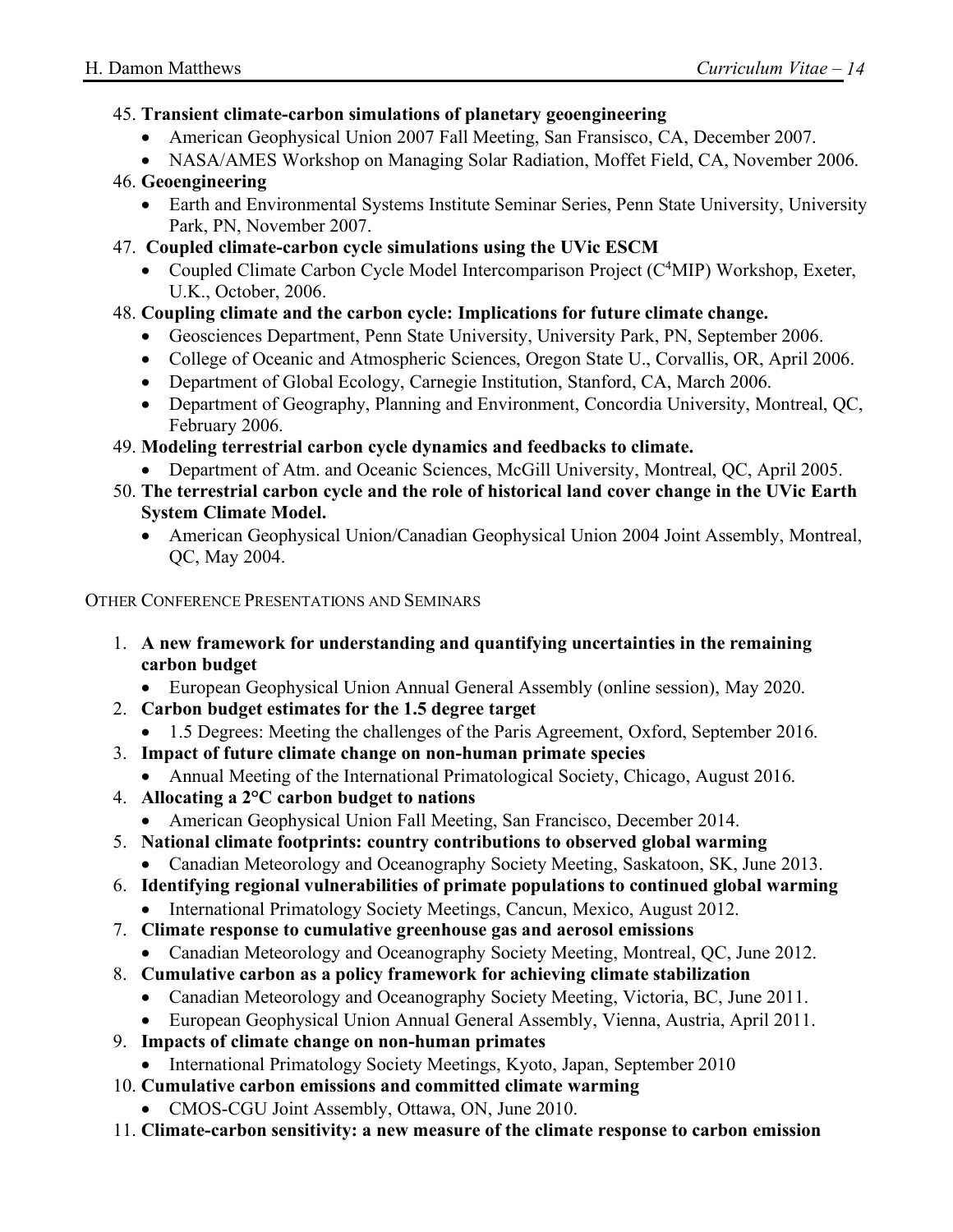- IAMAS-IAPSO-IACS Joint Assembly, Montreal, QC, July 2009.
- 12. **Sensitivity of ocean acidification to geoengineered climate stabilization**
	- IARU International Climate Change Congress, Copenhagen, Denmark, March 2009.
- 13. **Stabilizing climate requires near-zero emissions**
	- European Geophysical Union Annual General Assembly, Vienna, Austria, April 2008.
- 14. **Coupling climate and the carbon cycle: Implications for future climate change.**
	- Department of Atmospheric Physics, Oxford University, Oxford, U.K., March 2006
	- Hadley Centre for Climate Prediction and Research, Exeter, U.K., March 2006.
	- Dialogues in Geography Series, University of Calgary, Calgary, AB, November 2005.
- 15. **Modeling terrestrial carbon cycle dynamics and feedbacks to climate.**
	- Topics in Atmospheric and Oceanic Sciences Seminar Series, Canadian Centre for Climate Modelling and Analysis, Victoria, B.C., May 2005.
	- Frontier Research Centre for Global Change, Yokohama, Japan, May 2005.
- 16. **Primary productivity control of simulated carbon cycle-climate feedbacks.**
	- European Geophysical Union Annual General Assembly, Vienna, Austria, April 2005.
- 17. **Simulating carbon-cycle feedbacks with the UVic Earth System Climate Model.**
	- Coupled Climate Carbon Cycle Model Intercomparison Project  $(C<sup>4</sup>MIP)$  Workshop, Berkeley, CA, December 2004.
- 18. **Terrestrial carbon cycle dynamics under recent and future climate change.**
	- Climate Variability and Predictability Workshop, Victoria, BC, February 2004.
- 19. **Natural and anthropogenic climate change: Incorporating historical land cover change, vegetation dynamics and the global carbon cycle** 
	- International Union of Geodesy and Geophysics General Assembly, Japan, July 2003.
- 20. **The UVic Earth System Climate Model: A tool for model-based integrated assessment?**
	- Coupling Climate and Economic Dynamics, Montreal, QC, May 2003.
- 21. **Natural and anthropogenic climate change over the past 300 years: The role of historical land cover change** 
	- Canadian Geophysical Union Conference, Banff, AB, May 2003.
	- Canadian Meteorological and Oceanographic Society Congress, Victoria, BC, April 2003.
- 22. **Equilibrium and transient simulations of land-use and CO2 forcing of climate.**
	- European Geophysical Society XXVII General Assembly, Nice, France, April 2002.

POSTER PRESENTATIONS (SELECTED)

- 1. **When will we reach 1.5°C of global warming?**
	- American Geophysical Union Fall Meeting, New Orleans, December 2017
	- Canadian Meteorological and Oceanographic Society Meeting, Ottawa, July 2017
- 2. **Allocating a 2°C carbon budget to countries**
	- American Geophysical Union Fall Meeting, San Francisco, December 2014.
- 3. **Climate response to cumulative emissions of greenhouse gases and aerosols**
	- Planet Under Pressure (PLAN) Conference, London, England, March 2012.
- 4. **Climate response to carbon emissions**
	- IARU International Climate Change Congress, Copenhagen, Denmark, March 2009.
- 5. **Climate commitment and the 2 degree temperature target**
	- American Geophysical Union 2008 Fall Meeting, San Fransisco, CA, December 2008.
- 6. **Transient climate-carbon simulations of planetary geoengineering**
	- European Geophysical Union Annual General Assembly, Vienna, Austria, April 2008.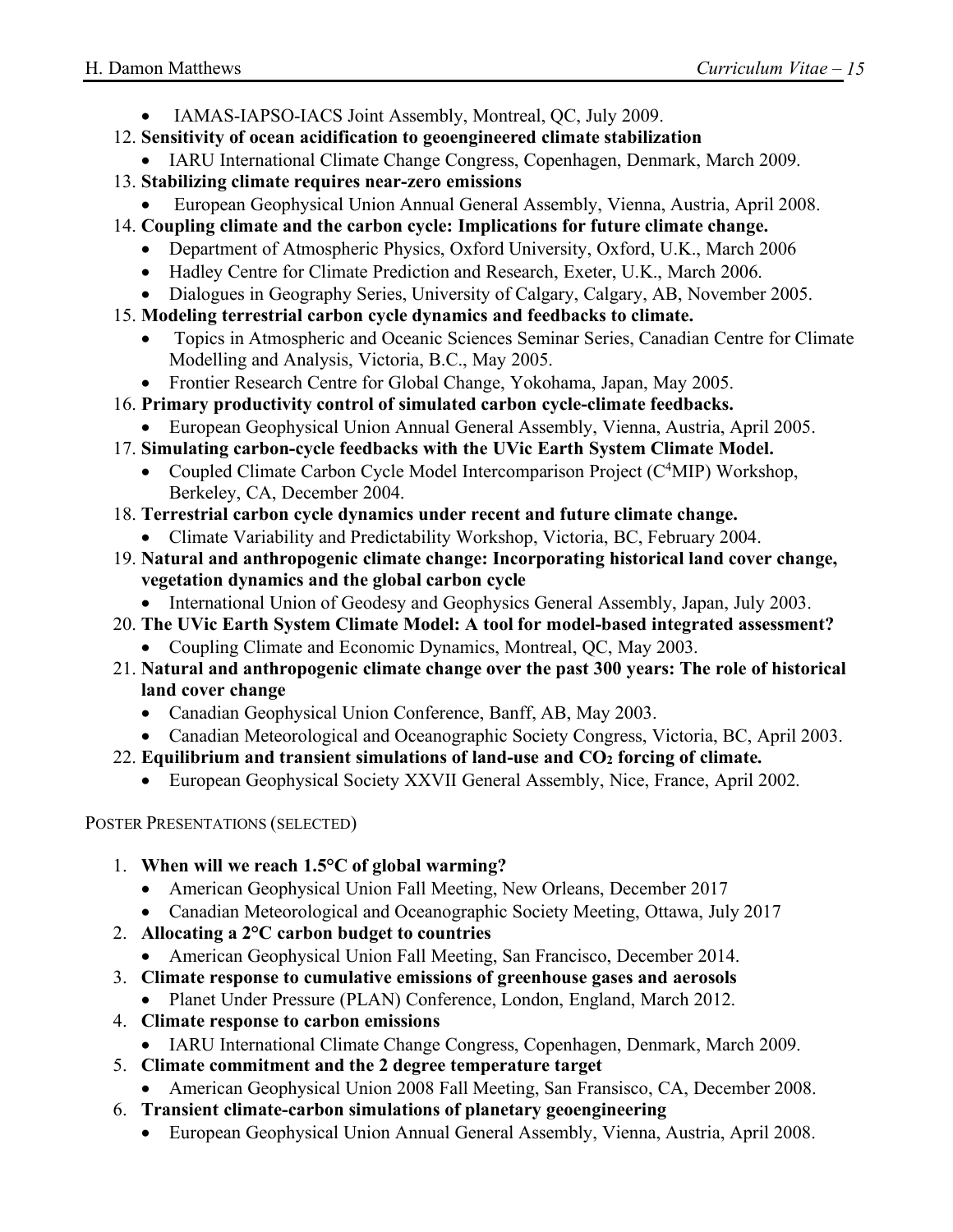#### 7. **Climate sensitivity to carbon emissions**

- American Geophysical Union 2007 Fall Meeting, San Fransisco, CA, December 2007.
- 8. **Carbon cycle feedbacks increase the likelihood of a warmer future**
	- American Geophysical Union 2006 Fall Meeting, San Fransisco, CA, December 2006.
- 9. **Carbon cycle feedbacks amplify effect of climate sensitivity uncertainty on future warming**
	- European Geophysical Union Annual General Assembly, Vienna, Austria, April 2006.

# **5 Research Funding**

#### **Research Grants Applied For**

- 1. **Team Research Grant** (co-applicant)
	- *Granting Agency:* Fonds Québécois de la Recherche sur la Nature et les Technologies
	- *Title:* Modelling for Life A new generation of practical and robust models to understand, predict, manage and preserve biodiversity in an era of global change
	- *Principle Investigator:* Pedro Peres-Neto
	- *Value:* \$180,000 *Period Requested*: 2020-2022.

#### **Research Grants Awarded**

#### 1. **NSERC Collaborative Research and Training Experience**

- *Granting Agency:* Natural Sciences and Engineering Research Council of Canada
- *Title:* NSERC CREATE in Science Leadership for Global Sustainability
- *Principle Investigator:* H. Damon Matthews
- *Value:* \$1,650,000 *Period Held*: 2020-2026.

#### 2. **NSERC Discovery Grant**

- *Granting Agency:* Natural Sciences and Engineering Research Council of Canada
- *Title:* Spatial patterns of the climate response to cumulative emissions
- *Principle Investigator:* H. Damon Matthews
- *Value:* \$397,500 (\$79,500 / year) *Period Held*: 2017-2021.

#### 3. **Horizon Postdoctoral Fellowship Grant**

- *Granting Agency:* Concordia University
- *Title:* Estimating impacts due to cumulative  $CO<sub>2</sub>$  emissions
- *Principle Investigator:* H. Damon Matthews
- *Value:* \$76,000 *Period Held*: 2020-2021.

#### 4. **Concordia University Research Chair Tier 1**

- *Granting Agency:* Concordia University
- *Title:* Climate science and sustainability
- *Principle Investigator:* H. Damon Matthews
- *Value:* \$100,000 (\$20,000 / year) *Period Held*: 2017-2021.

#### 5. **Research Contract**

- *Granting Agency:* Environment and Climate Change Canada
- *Title:* Effect of climate change on future heat stress: a proposed methodology for calculating heat stress indices from daily climate model data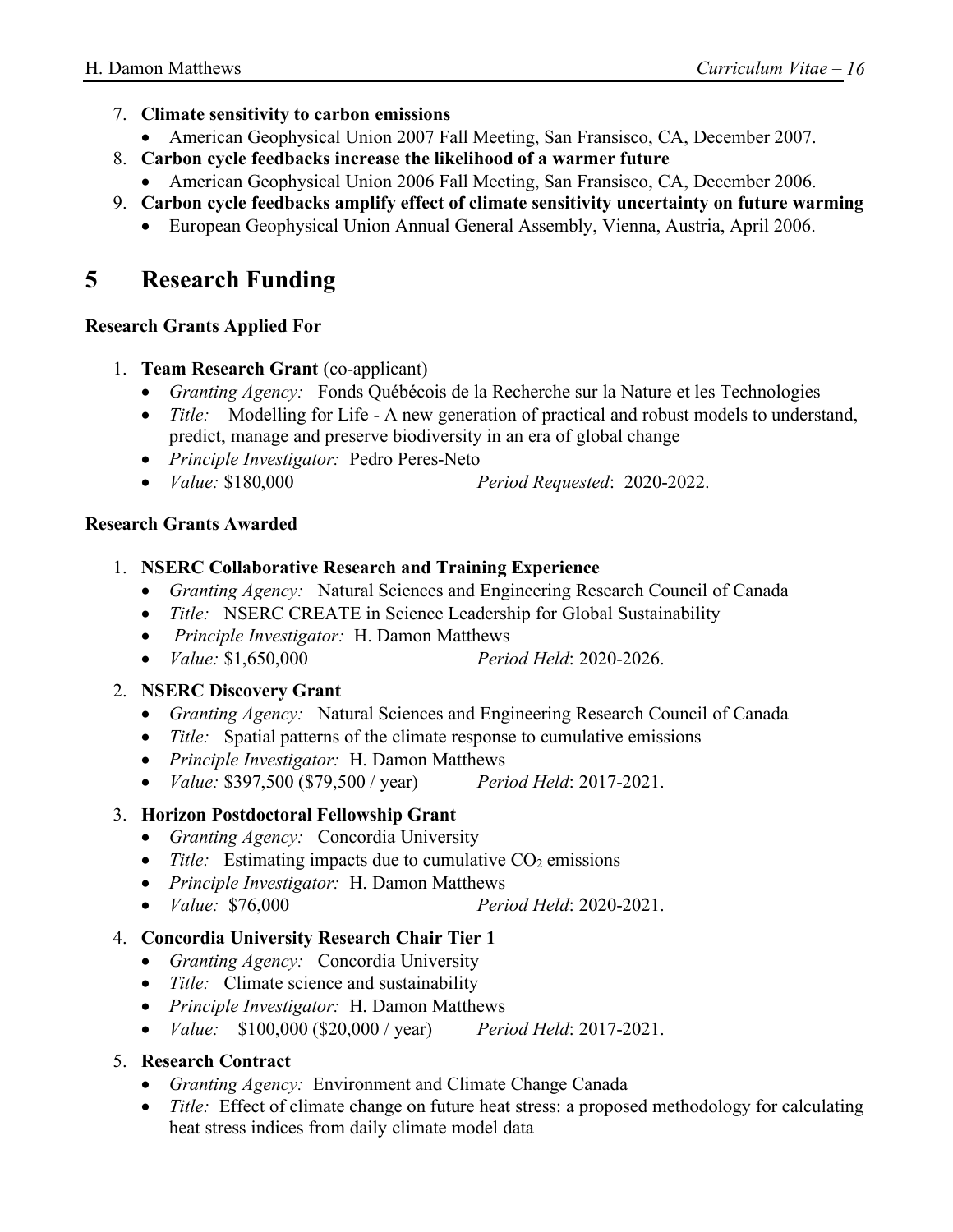- *Principle Investigator:* H. Damon Matthews
- *Value:* \$25,000 *Period Held*: 2019.

#### **6. Cyberinfrastructure Initiative**

- *Granting Agency:* Canada Foundation for Innovation
- *Title:* Data Analytics for Canadian Climate Services
- *Principle Investigator:* Steve Easterbrooke
- *Value:* \$2,000,000 (2%) *Period Held: 2019-2023*
- 7. **FQRNT Regroupement Strategique** (co-applicant)
	- *Granting Agency:* Fonds Québécois de la Recherche sur la Nature et les Technologies
	- *Title:* Centre Interdisciplinaire de recherche en opérationalisation du développement durable (CIRODD)
	- *Principle Investigator:* Mohamed Cheriet
	- *Value:* \$300,000 (5%) *Period Held:* 2019-2024

#### 8. **Project Grant**

- *Granting Agency:* Peter Gilgan Foundation
- *Title:* #PledgeToLead: a new website to support ambitious individual climate pledges
- *Principle Investigator:* H. Damon Matthews
- *Value:* \$25,000 *Period Held*: 2019.

#### 9. **Team Seed Research Grant**

- *Granting Agency:* Concordia University
- *Title:* Mobilizing individual climate action
- *Principle Investigator:* H. Damon Matthews
- *Value:* \$20,000 *Period Held*: 2018.

#### 10. **NSERC Research Tools and Instruments**

- *Granting Agency:* Natural Sciences and Engineering Research Council of Canada
- *Title:* Computing infrastructure for simulating the global and regional climate response to cumulative emissions
- *Principle Investigator:* H. Damon Matthews
- *Value:* \$72,852 *Period Held*: 2017

#### 11. **Horizon Postdoctoral Fellowship Grant**

- *Granting Agency:* Concordia University
- *Title:* Quantifying carbon budgets for ambitious mitigation targets
- *Principle Investigator:* H. Damon Matthews
- *Value:* \$76,000 *Period Held*: 2017-2019.

#### **12. Research Contract**

- *Granting Agency:* Ouranos Research Consortium
- *Title:* A new framework for using climate scenario data for impacts and assessment studies
- *Principle Investigator:* H. Damon Matthews
- *Value:* \$25,000 *Period Held*: 2015-2016.

#### 13. **Research Contract**

• *Granting Agency:* Ouranos Research Consortium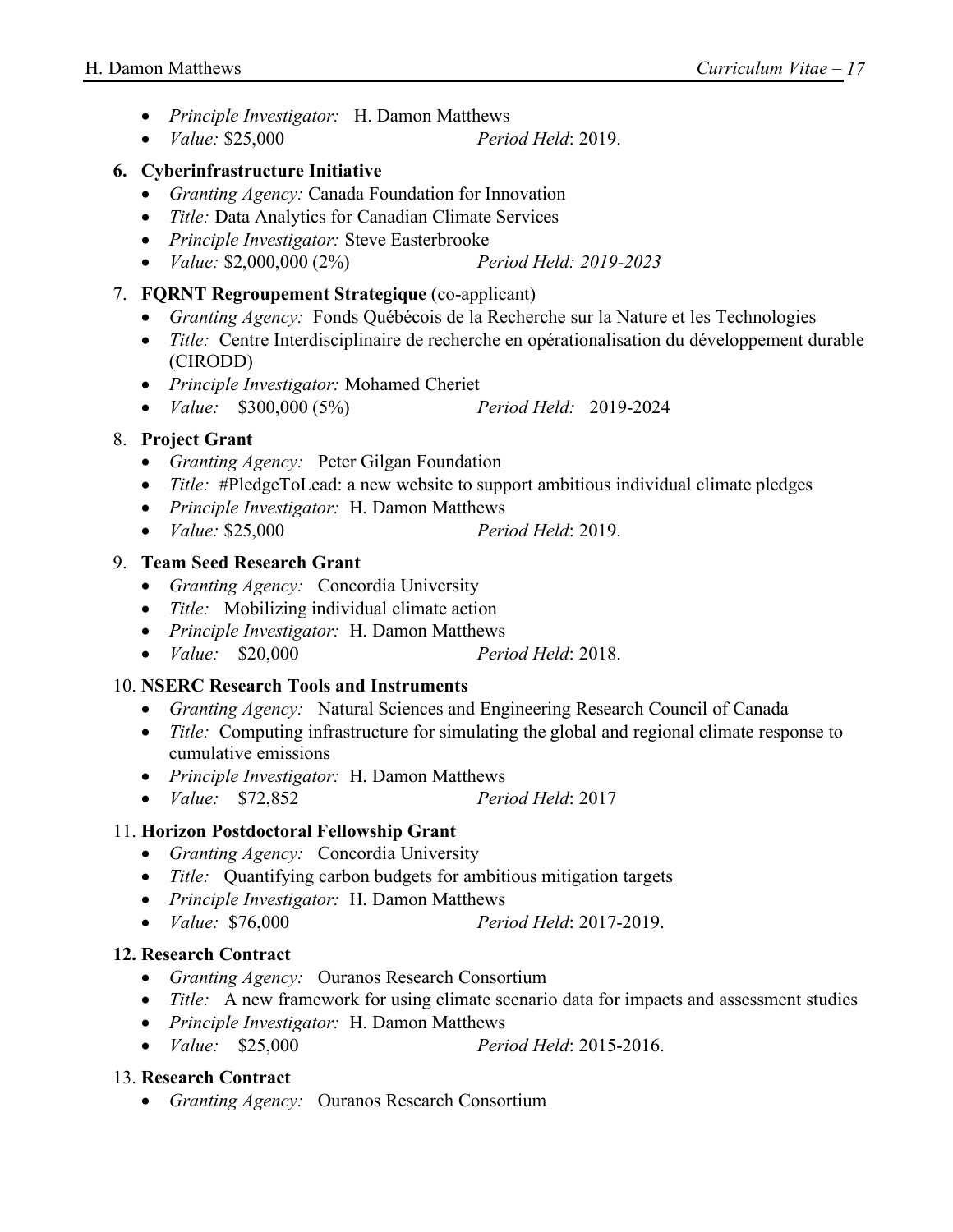- *Title:* Un test d'évaluation des performances concu pour un protocole avancé de prise de décisions
- *Principle Investigator:* H. Damon Matthews and Ketra Schmitt
- *Value:* \$55,000 *Period Held*: 2015-2016.

#### 14. **Concordia University Research Chair Tier 2**

- *Granting Agency:* Concordia University
- *Title:* Climate science and sustainability
- *Principle Investigator:* H. Damon Matthews
- *Value:* \$75,000 (\$15,000 / year) *Period Held*: 2012-2016

#### **15. NSERC Discovery Grant**

- *Granting Agency:* Natural Sciences and Engineering Research Council of Canada
- *Title*: Quantifying the climate response to cumulative greenhouse gas emissions
- *Principle Investigator:* H. Damon Matthews
- *Value:* \$230,000 (\$46,000 / year) *Period Held*: 2012-2016.

#### **16. NSERC Accelerator Supplement**

- *Granting Agency:* Natural Sciences and Engineering Research Council of Canada
- *Title:* Quantifying the climate response to cumulative greenhouse gas emissions
- *Principle Investigator:* H. Damon Matthews
- *Value:* \$120,000 *Period Held*: 2012-2014.

#### 17. **Collaborative Research and Training Experience (CREATE)** (co-applicant)

- *Title:* NSERC CREATE Research and Training via an Institute in Water, Energy and Sustainability
- *Principle Investigator*: Catherine Mulligan (Concordia)
- *Value:* \$1,650,000 (10%) *Period Held*: 2012-2017.

#### **18. CFCAS Project Supplement**

- *Granting Agency:* Canadian Foundation for Climate and Atmospheric Sciences
- *Title:* Climate and carbon cycle implications of future land management in Canada
- *Principle Investigator:* H. Damon Matthews
- *Value:* \$20,000 *Period Held:* 2012

#### 19. **FQRNT Regroupement Strategique** (co-applicant)

- *Granting Agency:* Fonds Québécois de la Recherche sur la Nature et les Technologies
- *Title:* Global Environmental and Climate Change Center (GEC3)
- *Principle Investigator:* Gail Chmura (McGill)
- *Value:* \$300,000 (5%) *Period Held:* 2011-2012

#### 20. **CFCAS Project Grant**

- *Granting Agency*: Canadian Foundation for Climate and Atmospheric Sciences
- *Title:* Probabilistic forecasts of the viability of future Canadian carbon sinks
- *Principle Investigator:* H. Damon Matthews
- *Value:* \$190,780. *Period Held:* 2008-2009

#### 21. **NSERC Discovery Grant**

- *Granting Agency:* Natural Sciences and Engineering Research Council of Canada
- *Title:* Quantifying uncertainties in future carbon cycle feedbacks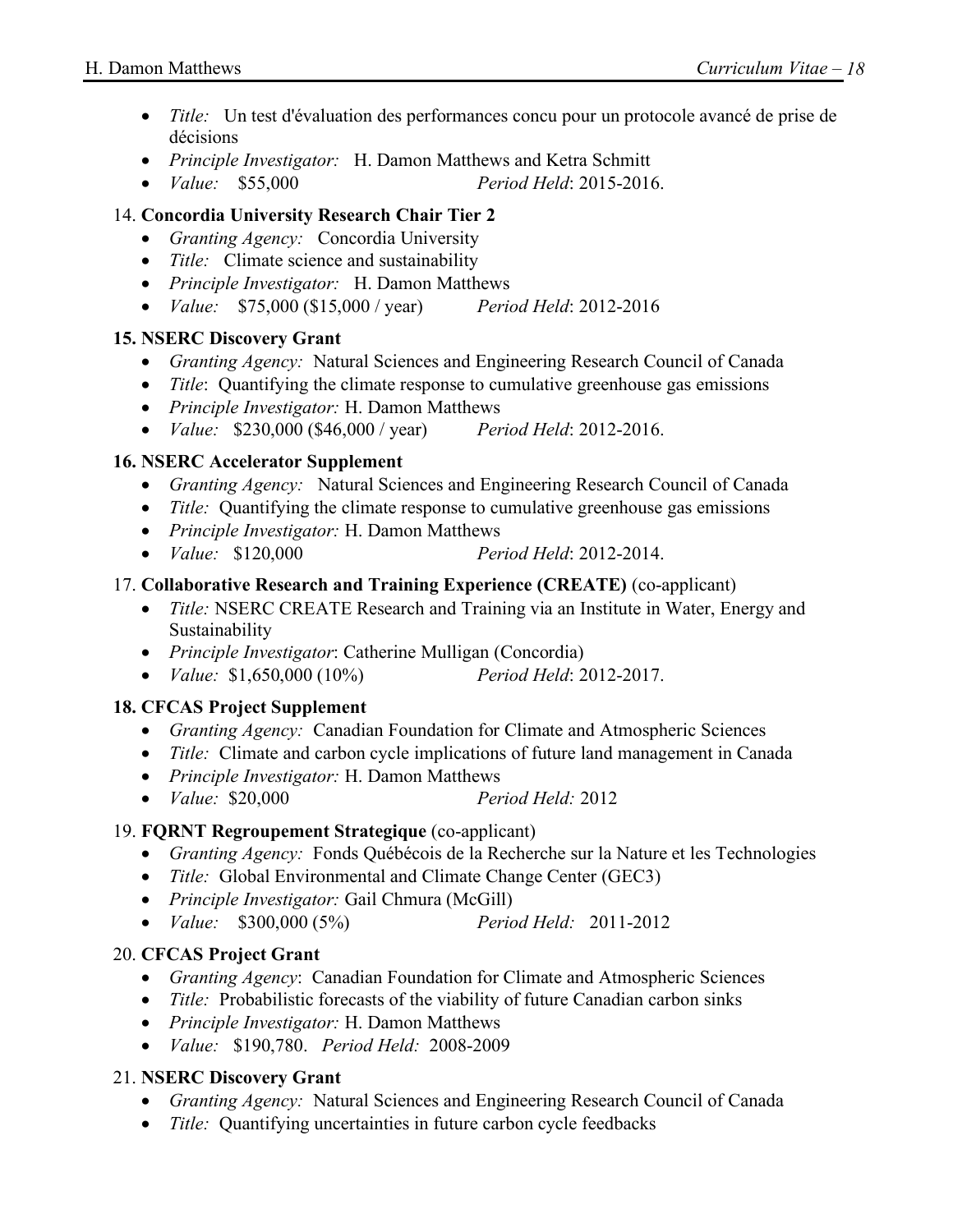- *Principle Investigator:* H. Damon Matthews
- *Value:* \$110,000 *Period Held:* 2007-2011

#### 22. **FQRNT Nouveaux Chercheurs**

- *Granting Agency:* Fonds Québécois de la Recherche sur la Nature et les Technologies
- *Title:* Probabilistic assessment of future terrestrial carbon cycle and climate changes
- *Principle Investigator:* H. Damon Matthews
- *Value*: \$75,000 *Period Held:* 2007-2008

# **5 Training of High-Quality Personnel**

#### **Summary of Current and Past Supervision**

|                         | Current           |               | Completed         |               |              |
|-------------------------|-------------------|---------------|-------------------|---------------|--------------|
|                         | <b>Supervised</b> | Co-supervised | <b>Supervised</b> | Co-supervised | <b>Total</b> |
| <b>Honours students</b> |                   |               |                   |               |              |
| <b>Masters students</b> |                   |               |                   |               | 19           |
| <b>Ph.D.</b> students   |                   |               |                   |               |              |
| Post-docs               |                   |               |                   |               |              |
| <b>Total</b>            |                   |               | $\cap$            |               | 47           |

#### **Current Graduate Students and Post-docs**

- 1. Seth Wynes (Post-doctoral Researcher): September 2020
	- *Topic*: Public understanding of climate change and other global risks
- 2. Jen Gobby (Post-doctoral Researcher): November 2019
	- SSHRC post-doctoral fellowship
	- Co-supervised with Bengi Akbulut
	- *Topic:* Mechanisms of social change leading to climate action
- 3. Étienne Guertin (Ph.D. Student): January 2018
	- *Topic:* Modelling climate-socioeconomic feedbacks in a global climate model
	- *Presentation:* Canadian Society for Ecological Economics, Waterloo, ON, May 2019
- 4. Maida Hadziosmanovic (Ph.D. Student): September 2017
	- *Topic:* Corporate contributions to and responsibility for global warming
- 5. Daniel Horen Greenford (Ph.D. Student): September 2016
	- *Topic:* Climate responsibility and ethics.
	- *Presentation:* International Union of Geodesy and Geophysics, Montreal, QC, July 2019
- 6. Travis Moore (Ph.D. Student): September 2016
	- *Topic:* Observed and future extreme weather changes
	- *Poster:* International Union of Geodesy and Geophysics, Montreal, QC, July 2019
- 7. Mitchell Dickau (M.Sc. Student): September 2019
	- *Topic:* Climate response to fuel-specific greenhouse gas emissions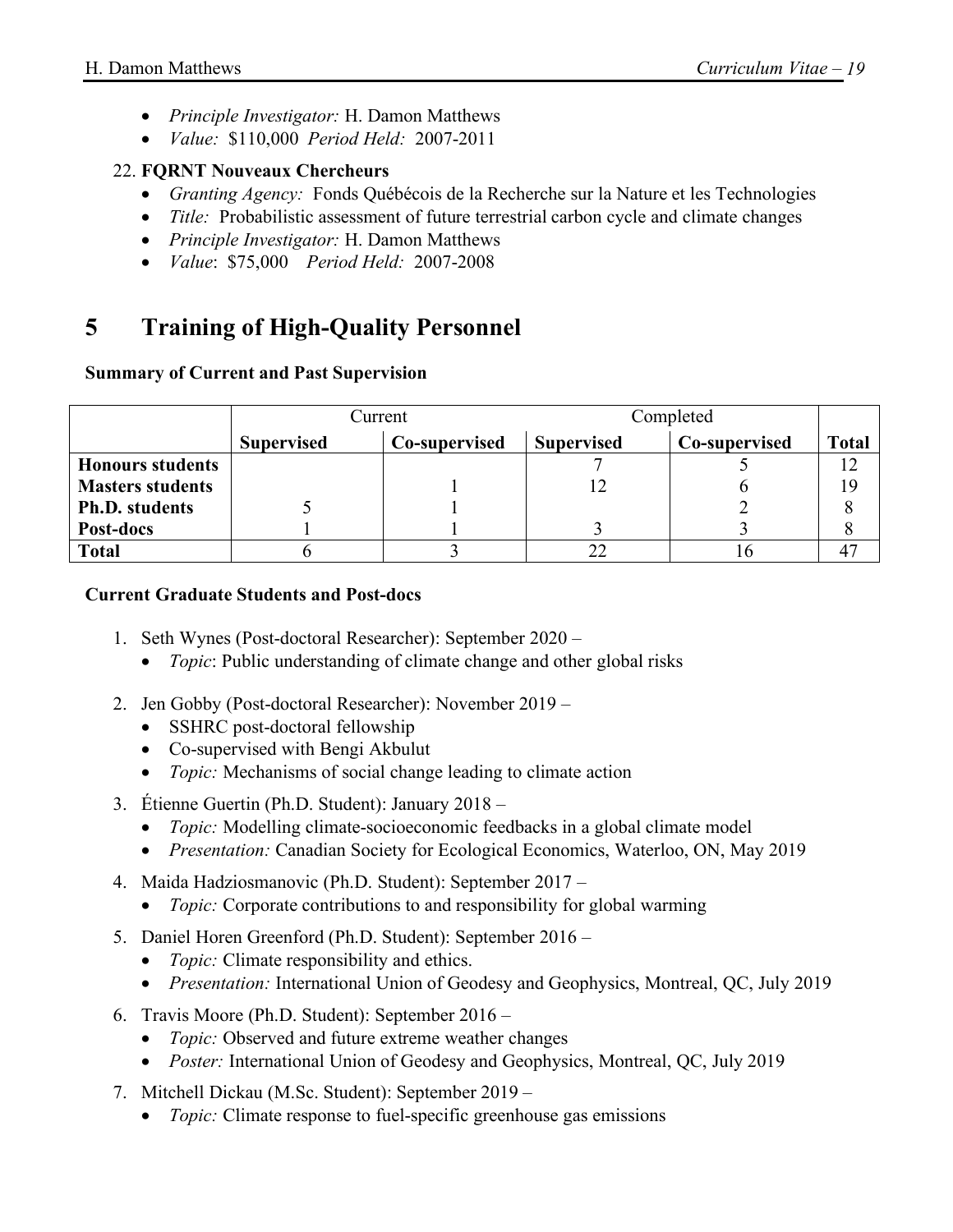- 8. Miles Barette-Duckworth (M.Sc. Student): September 2018
	- Co-supervised with Leonard Sklar
	- *Topic:* Effect of weathering of gravel road networks on carbon sequestration.

#### **Completed Graduate Students and Post-docs**

#### POST-DOCTORAL RESEARCHERS

- 1. Nadine Mengis (Post-doctoral researcher): Completed February 2019
	- Horizon post-doctoral fellowship
	- *Topic:* Carbon budgets for ambitious climate mitigation targets.
	- *Presentations:* EGU, AGU and IUGG conferences, April 2018; December 2018; July 2019
- 2. Yann Chavaillaz (Post-doctoral researcher): Completed May 2019
	- Co-supervised with Philippe Roy (Ouranos)
	- *Topic:* Extreme weather and abrupt climate events.
	- *Presentation:* IUGG conference, Montreal, QC, July 2019
- 3. Antti-Ilari Partanen (Post-doctoral researcher): Completed December 2017
	- Emil-Altonen Foundation and FRQNT post-doctoral fellowships
	- Co-supervised with Martin Leduc (Ouranos)
	- *Topic:* Climate and health effects of aerosol mitigation scenarios.
	- *Posters:* EGU and AGU conferences, December 2018, April 2019
- 4. Jean Sébastien Landry (NSERC Post-doctoral fellow): Completed August 2016
	- NSERC post-doctoral fellowship
	- *Topic:* Modelling disturbances in the climate system.
- 5. Christopher Simmons (Post-doctoral researcher): Completed December 2015
	- *Topic:* Deglacial climate changes, terrestrial carbon cycling and human land-use change.
	- *Presentation:* European Geophysical Union, Vienna, April 2014
	- *Poster:* American Geophysical Union, San Francisco, December 2014
- 6. Martin Leduc (Post-doctoral researcher): Completed May 2015
	- Co-supervised with Ramon de Elia (Ouranos)
	- *Topic:* Assessing uncertainties and limits associated with the climate response to cumulative greenhouse gas emissions.
	- *Presentation:* Ouranos Research Seminar, Montreal, April 2014
	- *Invited presentation:* Canadian Meteorological and Oceanographic Society, Whistler, BC, June 2014
	- *Poster:* American Geophysical Union, San Francisco, December 2014

#### PHD STUDENTS

- 7. Marc-Olivier Brault (Ph.D. Dissertation, McGill University): Completed April 2017.
	- Co-supervised with Lawrence Mysak (McGill)
	- *Topic:* Effect of terrestrial weathering on long-term climate and carbon cycle changes.
	- *Presentation:* European Geophysical Union, Vienna, April 2017.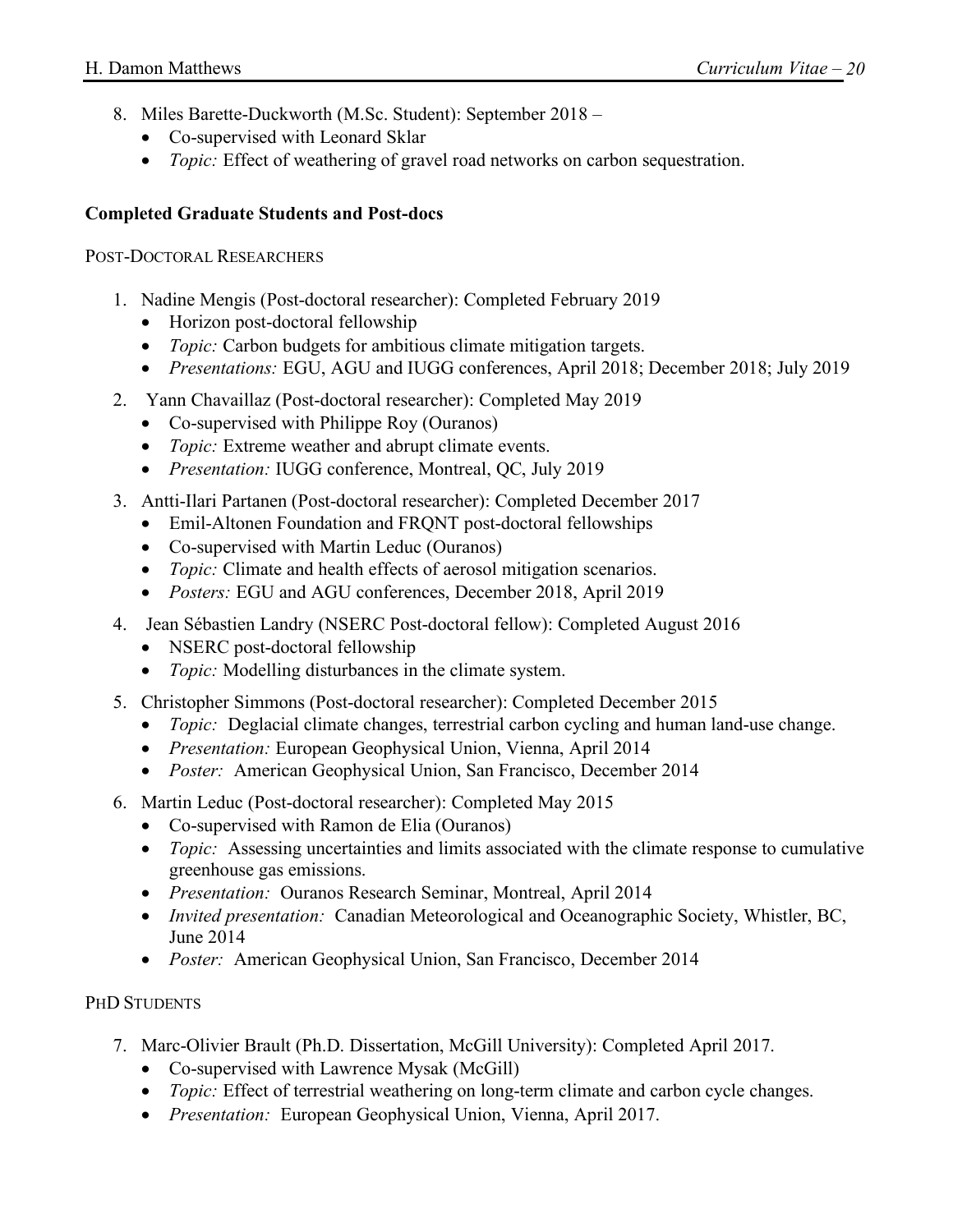- 8. Christopher Simmons (Ph.D. Dissertation, McGill University): Completed October 2013.
	- Co-supervised with Lawrence Mysak
	- *Topic:* Carbon cycle dynamics since the last glacial maximum.
	- *Presentation:* European Geophysical Union, Vienna, April 2013.
	- *Poster:* American Geophysical Union, San Francisco, December 2013.

MASTER'S STUDENTS

- 9. Samantha Mailhot (M.Sc. Student): Completed September 2020
	- Co-supervised with Bengi Akbulut
	- *Topic:* Capacities and barriers to individual climate mitigation.
- 10. Alexander MacIsaac (M.Sc. Student): Completed September 2019
	- *Topic:* Reversibility of warming caused by non-CO<sub>2</sub> greenhouse gas emissions
- 11. Caroline-Sophie Gauvreau (M.Sc. Thesis): Completed August 2018
	- Co-supervised with David Greene
	- *Topic:* Impact of climate change on plant phenology.
- 12. Tanya Graham (M.Sc. Thesis): Completed January 2018
	- *Topic:* Quantifying mammalian vulnerability to global climate changes.
- 13. Étienne Guertin (M.Sc. Thesis): Completed November 2017
	- *Topic:* Modelling fire as a climate disturbance.
- 14. Maida Hadziosmanovic (M.Sc. Thesis): Completed August 2017
	- *Topic:* Assessing corporate responsibility for climate change.
- 15. Loukia Papadopoulos (M.Sc. Thesis): Completed January 2017
	- *Topic:* Nationally Appropriate Mitigation Strategies.
- 16. Trevor Smith (M.Sc. Thesis): Completed January 2017
	- *Topic:* Impacts of climate change on Quebec viticulture.
- 17. Daniel Horen Greenford (M.Sc. Thesis): Completed September 2016
	- *Topic:* Historical national contributions from a range of greenhouse gases and aerosols.
- 18. Cassandra Lamontagne (M.Sc. Thesis): Completed April 2016
	- Co-supervised with Monica Mulrennan
	- *Topic:* Impacts of climate change on a coastal First Nations community.
- 19. Travis Moore (M.Sc. Thesis): Completed September 2013
	- *Topic:* Quantifying extreme weather events as a function of global mean temperature change.
- 20. Marc-Olivier Brault (M.Sc. Thesis, McGill University): Completed August 2012.
	- Co-supervised with Lawrence Mysak
	- *Topic:* Effect of Pleistocene megafauna on early Holocene climate.
- 21. Nikolay Damyanov (M.Sc. Thesis, McGill University): Completed August 2011.
	- Co-supervised with Lawrence Mysak
	- *Topic:* Effect of winter warming on outdoor skating in Canada.
	- *Presentation:* CMOS Assembly, Victoria, BC, June 2011.
- 22. Andrew Pinsonneault (M.Sc. Thesis): Completed August 2011.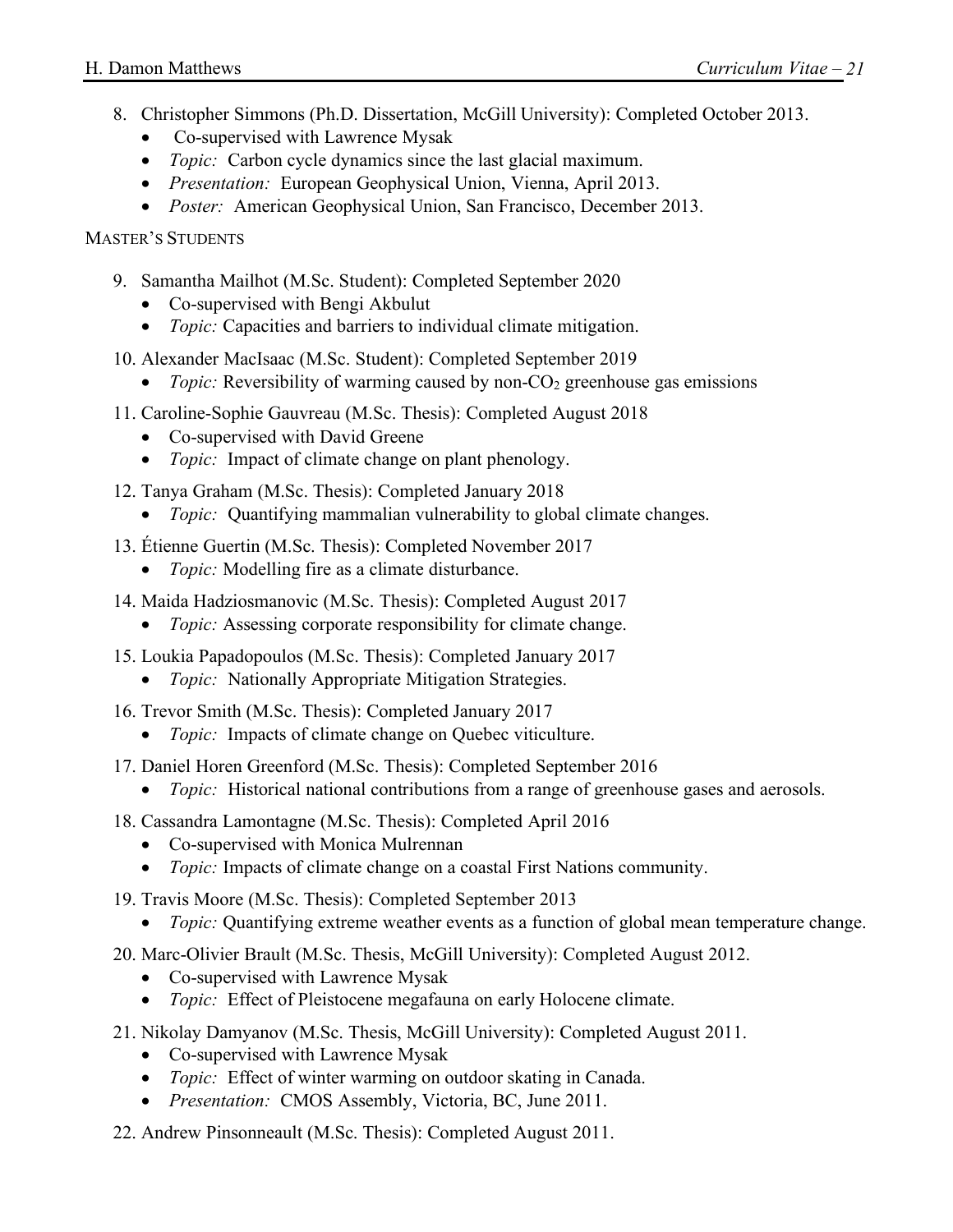- *Topic:* Effect of ocean acidification on the marine carbonate cycle.
- *Presentation:* CMOS Assembly, Victoria, BC, June 2011.

23. Karen Paquin (M.Sc. Thesis): Completed April 2011.

- Co-supervised with Jochen Jaeger
- *Topic:* Potential for carbon sequestration in boreal forest woodlots.

24. Andrew Ross (M.Sc. Thesis): Completed July, 2010.

- *Title:* Probabilistic assessment of the rate of future climate change.
- *Poster:* CMOS-CGU Joint Assembly, Montreal, QC, June 2010.

25. Alex Matveev (M.Sc. Thesis): Completed August, 2009.

- *Title:* Evaluating the land use change carbon flux and its impact on climate.
- *Poster:* European Geophysical Society General Assembly, Vienna, April 2009.
- *Poster:* IAMAS-IAPSO-IACS Joint Assembly, Montreal, QC, July 2009.

HONOURS STUDENTS

26. Eva-Maria Hanchar (Honours Student): Completed April 2020

- Co-supervised with Sarah Turner
- *Topic:* Individual carbon footprints and emissions-reduction actions.

27. Carly McGregor (Honours Student): Completed April 2019

- Co-supervised with Pedro Peres-Neto
- *Topic:* Biodiversity impacts of cumulative  $CO<sub>2</sub>$  emissions
- 28. Mitchell Dickau (Honours Thesis): Completed April 2018
	- *Topic:* Climate determinants of changing outdoor skating conditions in Montreal.
	- *Presentation:* International Union of Geodesy and Geophysics, Montreal, QC July 2019
- 29. Brogan Stewart (Honours Thesis): Completed April 2018
	- Co-supervised with Sarah Turner
	- *Topic:* Emergence of novel climates over habitat ranges of non-human primate species.

30. Elisa Cohen-Bucher (Honours Thesis): Completed April 2018

- Co-supervised with Veronique Bussieres
- *Topic:* Reflection of indigenous peoples in government climate reports.
- 31. Samantha Maillot (Honours Thesis): Completed April 2017
	- *Topic:* Effect of the Climate Clock on public perception of global warming.

#### 32. Tanya Graham (Honours Thesis): Completed April 2013

- Co-supervised with Sarah Turner
- *Topic:* Impact of climate change on primate populations.
- *Presentation:* AFCAS conference, Montreal, May 2014
- *Presentation:* Ouranos Research Seminar, Montreal, April 2014.
- 33. Trevor Smith (Honours Thesis): Completed April 2012
	- *Topic:* Metrics for comparing the climate effect of different greenhouse gases.
	- *Poster:* CMOS Assembly, Montreal, QC, May 2012.
- 34. Serge Keverian (Honours Thesis): Completed April 2011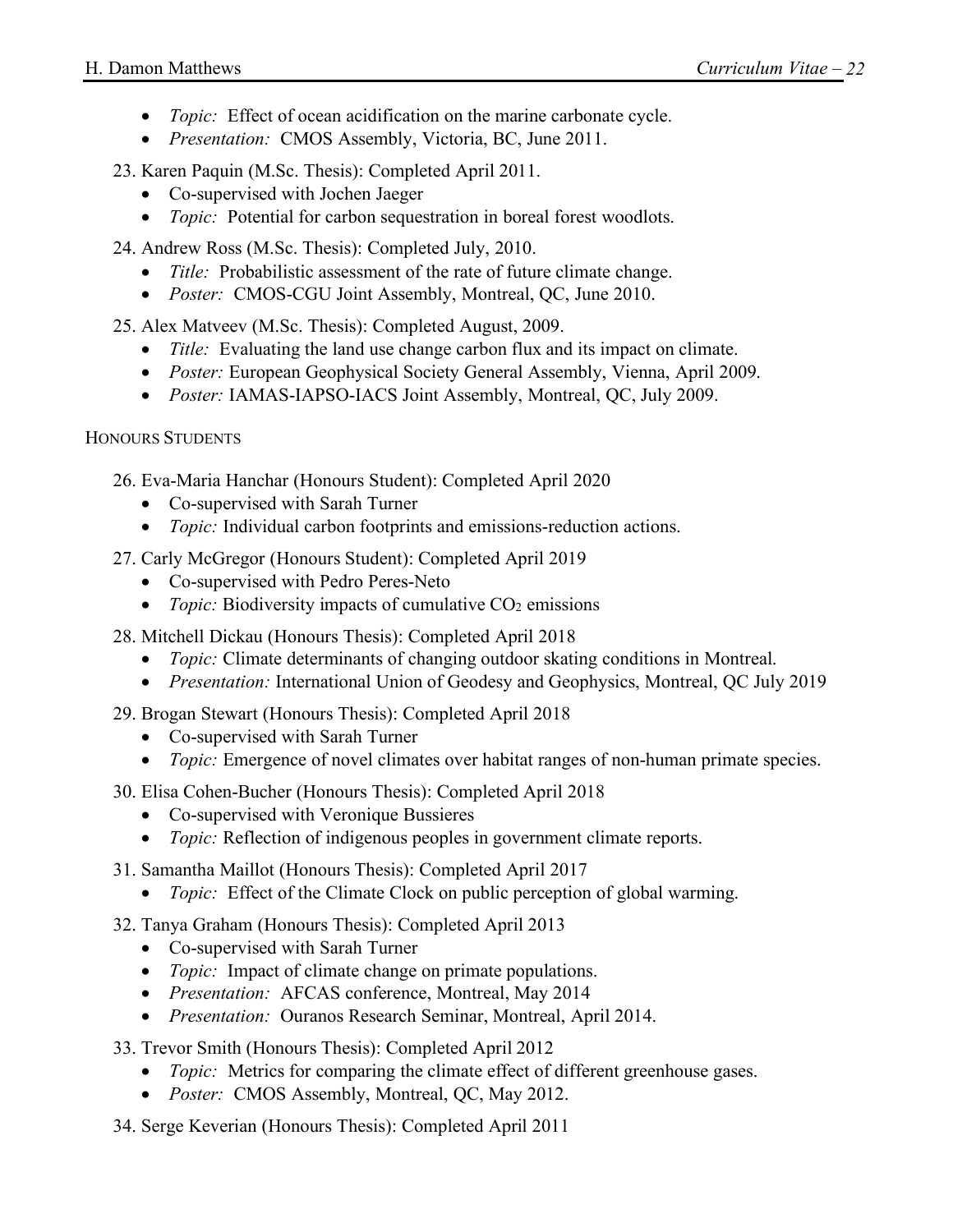- *Topic:* Regional attribution of carbon emissions and climate change.
- 35. Kelly Nugent (Honours Thesis): Completed April, 2010.
	- *Topic:* Drivers of North American continental runoff and implications for ocean circulation.
	- *Poster:* CMOS-CGU Joint Assembly, Montreal, QC, June 2010.
- 36. Andrew Pinsonneault (Honours Thesis): Completed April, 2009.
	- *Title:* Climate model reliability in simulating enhanced forest productivity resulting from CO<sub>2</sub> fertilization.
	- *Poster:* IAMAS-IAPSO-IACS Joint Assembly, Montreal, QC, July 2009.
- 37. Andrew Ross (Honours Thesis): Completed April, 2008.
	- *Title:* Impact of geoengineering on the rate of climate warming.
	- *Poster:* American Geophysical Union Fall Meeting, San Francisco, December 2008

## **6 Teaching**

#### **Courses taught**

- 1. **Geography 478: Climate Change Science, Impacts and Policy**
	- Department of Geography, Planning and Environment, Concordia University.
	- Upper-level (fourth-year) undergraduate course (18 27 students), Winter 2008; Fall 2009; Winter 2011; Winter 2016; Winter 2017; Winter 2018; Winter 2019, Winter 2020.
- 2. **Human Environment 660: Climate Change and Sustainability**}
	- Department of Geography, Planning and Environment, Concordia University.
	- Graduate-level course (20 students), Fall 2015; Fall 2017; Fall 2019.
- 3. **Human Environment 665Q: Quantitative Research Methods**
	- Department of Geography, Planning and Environment, Concordia University.
	- Graduate-level course (13 students), Fall 2012.
- 4. **Geology 440: Current Research in Environmental Earth Sciences**
	- Department of Geography, Planning and Environment, Concordia University.
	- Upper-level (fourth-year) undergraduate course (20 students), Fall 2011.
	- *Topics Covered:* Paleoclimate; climate change; water resources; air quality and health; energy resources; life and ecosystems.

#### 5. **Human Environment 615: Research Group Seminar**

- Department of Geography, Planning and Environment, Concordia University.
- Graduate-level course (6-12 students), Winter 2009; Fall/Winter 2015.

#### 6. **Human Environment 655: Environmental Modeling**

- Department of Geography, Planning and Environment, Concordia University.
- Graduate-level course (8-14 students), Winter 2008; 2009; 2012.

#### 7. **Geography 378: The Climate System**

• Department of Geography, Planning and Environment, Concordia University.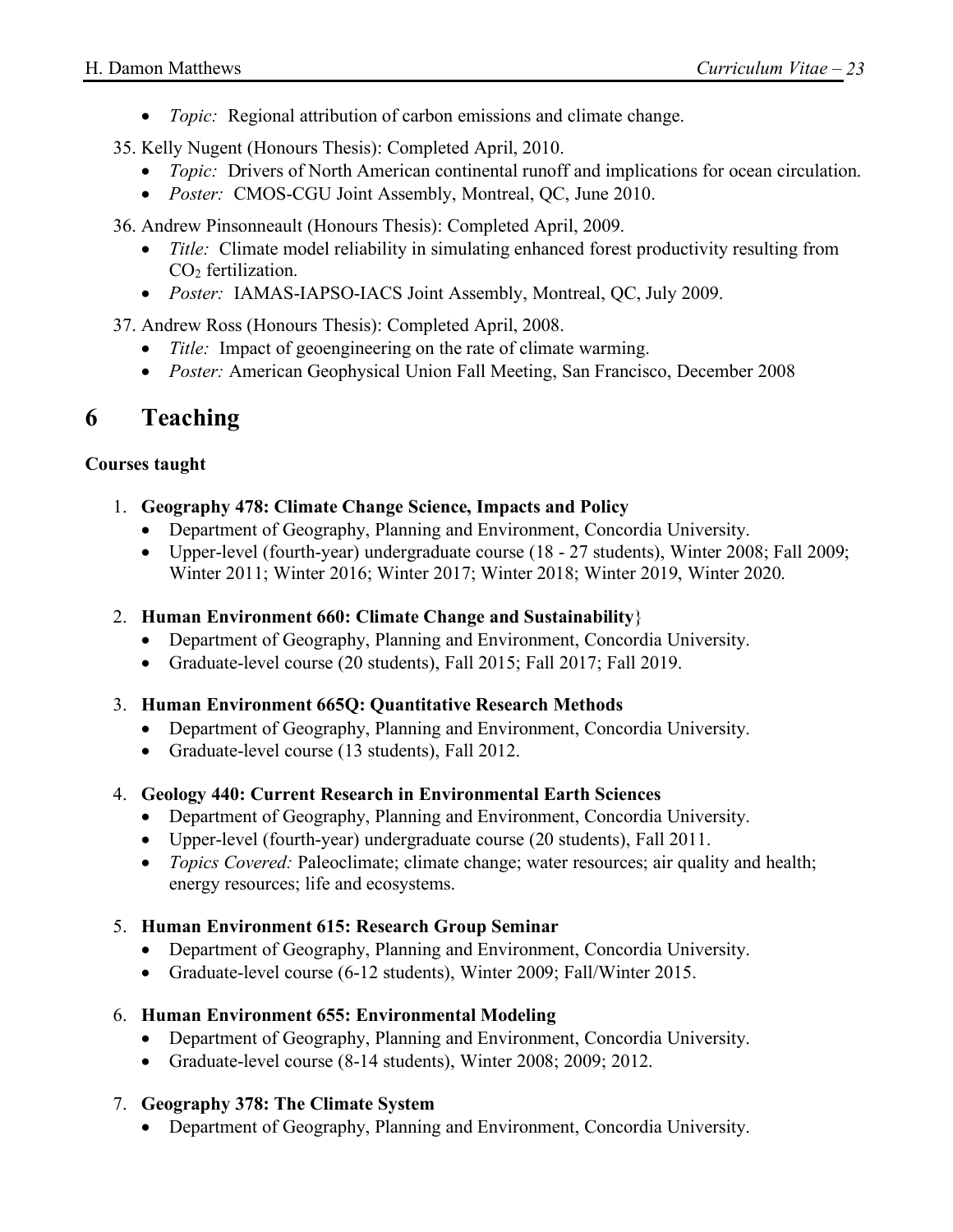• Upper-level (third-year) undergraduate course (45-60 students), Fall 2007; 2008.

#### 8. **Geography 398C: Climate Change-Science, Impacts and Policy**

- Department of Geography, Planning and Environment, Concordia University.
- Upper-level (third-year) undergraduate course (35 students), Winter 2007.
- 9. **Geography 305: Introduction to Weather and Climate**
	- Department of Geography, University of Calgary.
	- Introductory (second-year) undergraduate course (100 students), Fall 2005.

#### 10. **Environmental Management 6130: Climate Dynamics and Modeling**

- University of the West Indies, Barbados.
- 3-week intensive master's level course (6-7 students), April 2004; January 2005.

## **7 Service and Professional Activities**

#### **Journal Editing**

- 1. **Review Editor,** Intergovernmental Panel on Climate Change (IPCC) Sixth Assessment Report, Chapter 7, 2019-Present.
- 2. **Guest Editor,** Environmental Research Letters Focus Issue: Cumulative Emissions, Global Carbon Budgets and the Implications for Climate Mitigation Targets, 2014-2017.

#### **Conference Session Organization**

- 1. **Session Convenor,** "Climate Change and the Carbon Cycle," Canadian Meteorological and Oceanographic Society Congress, June 2010, 2011, 2012, 2013, 2016, 2017.
- 2. **Session Convenor,** "Historic Emissions and the Question of Responsibility for Climate Change Loss and Damage, Adaptation and Mitigation," Our Common Future under Climate Change, Paris, July 2015.
- 3. **Session Convenor,** "Fossil fuel infrastructure and climate change mitigation: emerging perspectives," Our Common Future under Climate Change, Paris, July 2015.
- 4. **Session Convenor,** "From Carbon Emissions to Climate Change," Canadian Meteorological and Oceanographic Society Congress, June 2015.
- 5. **Session Convenor,** "Historic Contributions: the Common but Differentiated Responsibility Challenge," NCSE Energy and Climate Change conference, January 2015.
- 6. **Session Convenor,** "Connecting Climate Impacts to Cumulative Carbon Emissions and Linking Biophysical Functions to Human Values," American Geophysical Union Fall Meeting, San Francisco, December 2014.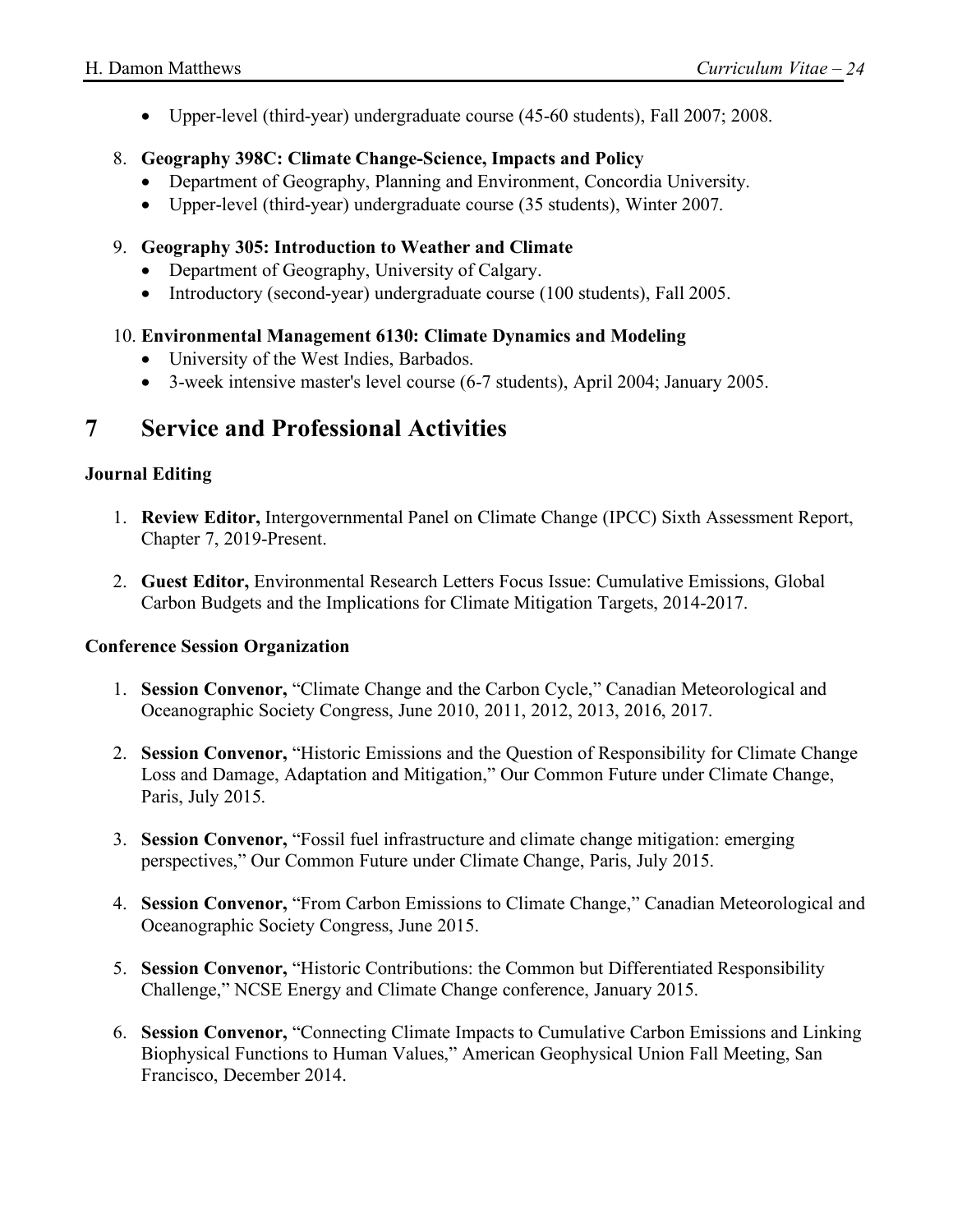7. **Session Convenor,** "Climate Change Impacts and Stabilization III: Stabilization Prospects, Trajectories, and Uncertainties," American Geophysical Union Fall Meeting, December 2008.

#### **External Committees and Workshops**

- 1. **Member,** NSERC Discovery Grant Evaluation Committee (Geosciences), 2019-Present
- 2. **Member**, Climate Change Advisory Board, TD Insurance, 2019-Present
- 3. **Member**, Committée Scientifique, Le Pacte, 2018-Present
- 4. **Scientific Liaison for Concordia**, Future Earth Montreal Consortium, 2019-Present
- 5. **Event Organizer** Climate Clock Projection Launch on Earth Day 2016, Montreal, April 2016.
- 6. **Workshop Organizer** UVic Earth System Climate Model Developers Workshop, Victoria, BC, May 2015.
- 7. **Member,** U.S. CLIVAR Working Group on Ocean Carbon Cycling in CMIP5 Models, June 2009 - 2013.
- 8. **Member,** U.S. National Academy of Sciences Committee on Stabilization Targets for Atmospheric Greenhouse Gas Concentrations, Washington DC, September 2009 - April 2010.
- 9. **Participant,** D.O.E. Carbon Cycling and Biosequestration Workshop, Washington DC, March 2008.
- 10. **Participant,** Climate Engineering Workshop, Harvard University, Boston, October 2007.

#### **Media and Public Relations**

OP-EDS

- Op-Ed published in *The Montreal Gazette*, November 13, 2018.
- Op-Ed published in *Ricochet*, March 7, 2018.
- Op-Ed published in *Policy Options*, June 21, 2017.
- Op-Ed published in *La Presse*, June 6, 2017.
- Op-Ed published in *The Montreal Gazette*, November 6, 2016.
- Op-Ed published in *The Montreal Gazette*, December 14, 2015.
- Op-Ed published in *The Montreal Gazette*, October 14, 2015.
- Op-Ed published in *Le Devoir* and *The Montreal Gazette*, February 20, 2013.
- Op-Ed published in *Le Devoir* and *The Montreal Gazette*, November 5, 2012.
- Op-Ed published in *Le Devoir* and *La Presse*, April 23, 2012.
- Op-Ed published in *The Montreal Gazette*, July 2, 2011.
- Op-Ed published in *Le Devoir*, Montreal, December 7, 2009.

GENERAL MEDIA ACTIVITIES (SELECTED)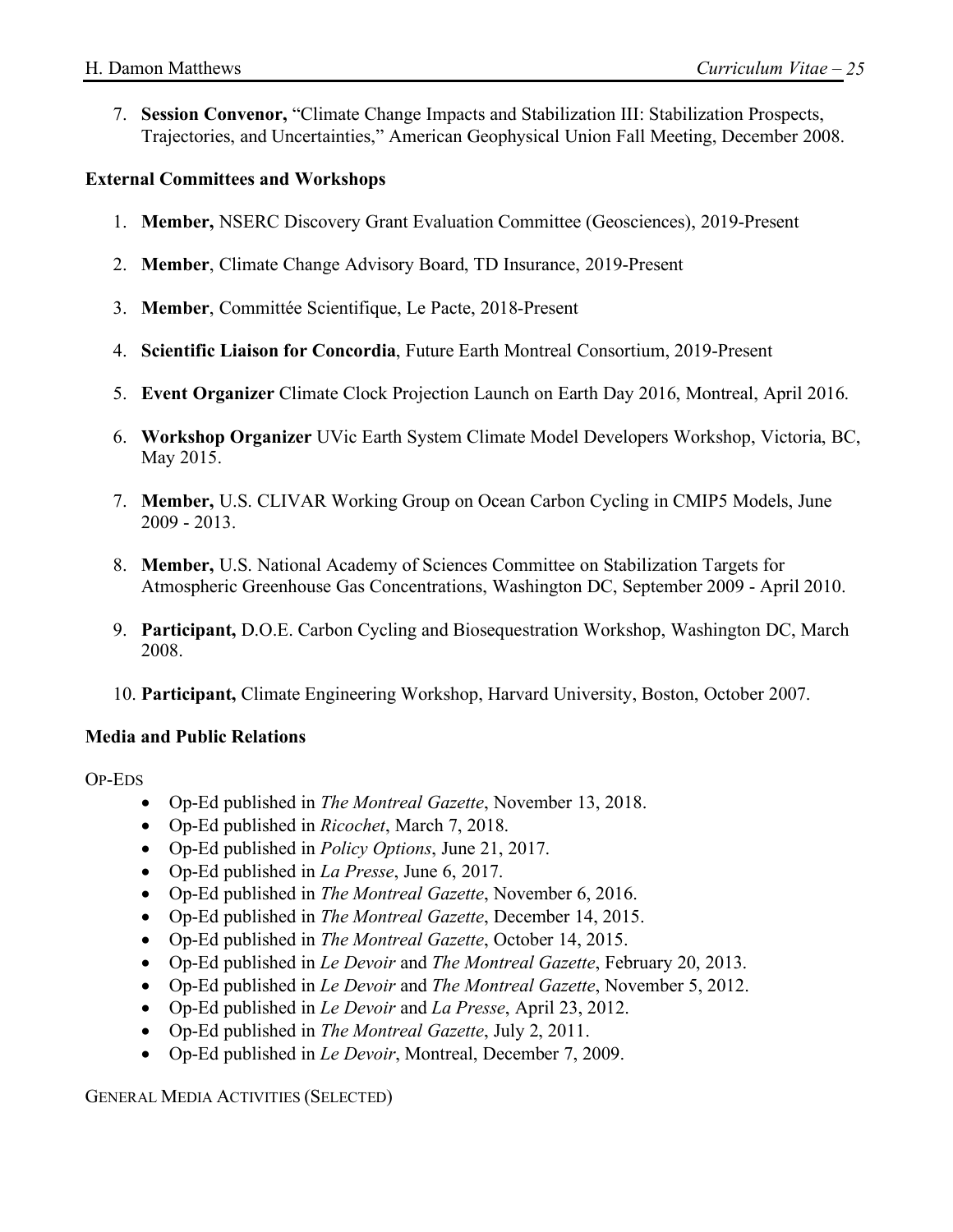- "Climate Change Is Very Real. But So Much of It Is Uncertain" in *WIRED*, July 17, 2019.
- "A Green New Deal for Canada: What it means" in *CBC News*, May 10, 2019.
- "How climate change will have a major impact on hockey's future" in *The Athletic*, December 7, 2018
- "Earth CO<sub>2</sub> levels: Have we crossed a point of no return?" in *Christian Science Monitor* (and other online news), September 29, 2016.
- Feature interview: "Le comptable de l'atmosphere" (the atmospheric accountant), in *La Presse Plus*, December 30, 2013.
- "'It's not too late' to stop climate spiral, Montreal scientist says,'' in *The Montreal Gazette*, September 27, 2013.
- Live radio call-in show on "Radio Noon", *CBC Radio Montreal*, December 2009.
- "Concordia prof gets grant for climate research" In: *The Concordian* (Concordia University Weekly Newspaper), September 2008.
- "Damon Matthews: Chasing climate change." In: *Concordia Journal* (Concordia University Weekly Newspaper), January 2007.

#### RESEARCH MEDIA COVERAGE

- 1. *Economic impacts of extreme heat due to climate change* (Chavaillaz et al, 2019)
	- *Le Devoir, CTV, Science Daily* (and other media), October 2018
- 2. *Annual update of Concordia's Climate Clock*
	- *The Weather Network, La Presse, Le Devoir, La Monde* (and other news), December 2018
- 3. *New estimate of the remaining carbon budget* (Millar et al 2017)
	- *Dozens of news networks around the world*, September 2017
- 4. *Climate change impacts on non-human primates* (Graham et al., 2016)
	- *Science Daily* (and other online news), August 2016.
- 5. *Climate clock website and projection*
	- *Globe and Mail*, *CTV Montreal*, *City TV* (and others), April 2016.
- 6. *Regional climate response to cumulative CO2 emissions* (Leduc et al., 2016)
	- *Ici Radio Canada*, *Métro Montréal*}, *VICE Canada* (and others), January 2016.
- 7. *Quantifying historical carbon and climate debts among nations* (Matthews 2016)
	- *New Scientist*, *Inside Climate News*, *VICE Motherboard*, *La Presse* (and other international news), September 2015.
- 8. *National contributions to historical global warming* (Matthews et al., 2014)
	- *New Scientist*, *Bloomberg Business Week*, *the Huffington Post*, *the U.K. Times* (and other international news), January 2014.
- 9. *Irreversible does not mean unavoidable* (Matthews and Solomon, 2013)
	- *Climate Central* and *Huffington Post*, March 2013.
- 10. *Effect of climate change on outdoor skating* (Damyanov et al., 2012)
	- *New York Times*, *The Guardian*, *Le Monde*, *Toronto Star*, *Globe and Mail*, *National Post*, *PBS Newshour*, *Météo Média* (and other national/international news), March 2012.
- 11. *Infrastructural Emissions Commitment* (Davis et al., 2010)
	- *Le Monde*, *CBC News*, *Canwest News*, (and other international news), September 2010.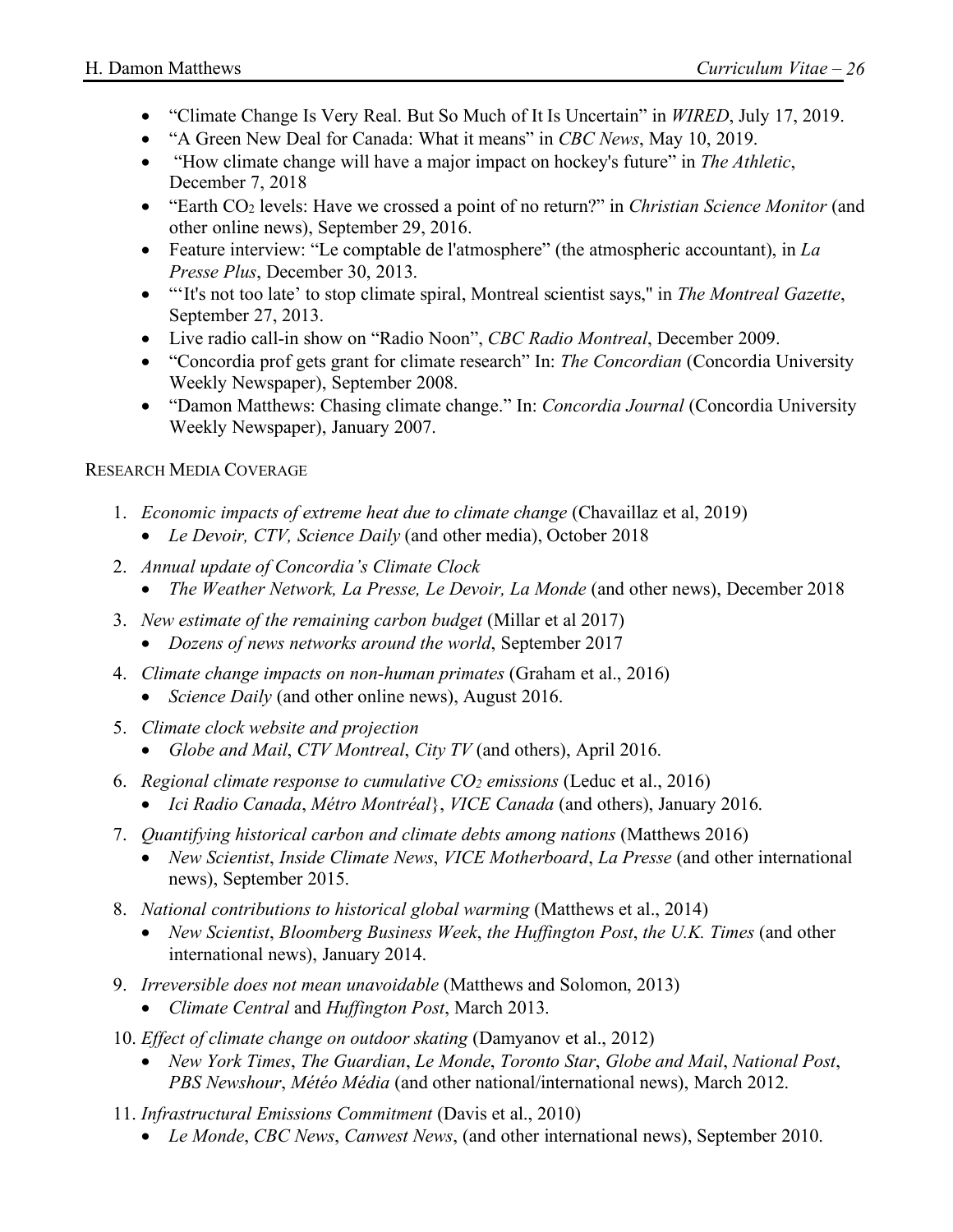- 12. *Carbon Emissions for 2-Degrees Warming* (Matthews et al., 2009)
	- *Montreal Gazette*, *Canwest News*, *CBC Radio*, *CBC Television*, *Radio Canada*, (and other national news) June 2009.
- 13. *Climate stabilization requires near-zero emissions* (Matthews and Caldeira, 2008)
	- *The Washington Post* (page A1), *New Scientist Environment*, *The Montreal Gazette*, *The Victoria Times Colonist* (and other national/international news), February 2008.
- 14. *Geoengineering* (Matthews and Caldeira, 2007)
	- *Aerospace America*, *ABC News*, *Nature Reports Climate Change*, *New Scientist Environment*, *ScienceNOW Daily News*, *Scientific American*, (and other international news), July 2007.

JOURNAL HIGHLIGHTS OF PUBLICATIONS

- 1. **Nature News and Views**, September 2015.
	- "Fair Shares?", highlighting Matthews (2016) in *Nature Climate Change*
- 2. **Environmental Research Web**, September 2015.
	- **"**Are the December emissions pledges up to scratch?", highlighting Gignac and Matthews (2015) in *Environmental Research Letters*.
- 3. **Environmental Research Web**, January 2014.
	- **"**Climate change: who's the biggest emitted of them all?", highlighting Matthews et al. (2014) in *Environmental Research Letters*.
- 4. **Environmental Research Web**, March 2012.
	- **"**Warming climate is bad news for Canadian outdoor skating", highlighting Damyanov et al (2012) in *Environmental Research Letters*.
- 5. **Environmental Research Web**, October 2009.
	- **"**Of mongooses and men: why aerosol geoengineering could prove risky", highlighting Matthews and Turner in *Environmental Research Letters*.
- 6. **AGU Journal Highlight**, March 2008.
	- **"**Stabilizing climate requires near-zero emissions", highlighting Matthews and Caldeira (2008) in *Geophysical Research Letters*.
- 7. **PNAS Commentary**, June 2007.
	- **"**Evaluating a technological fix for climate", by Peter G. Brewer, highlighting Matthews and Caldeira (2007) in *Proceedings of the National Academy of Sciences*.
- 8. **AGU Journal Highlight**, December 2005.
	- "A decrease of emission is required to stabilize atmospheric CO<sub>2</sub>", highlighting Matthews (2005) in *Geophysical Research Letters*.

#### **University and Departmental Service and Committees**

- 1. Graduate Program Director (M.Sc. and Ph.D.) June 2019 December 2019 • Department of Geography, Planning and Environment, Concordia University
- 2. Member, Dept. Hiring Committee (Climate Adaptation) September 2019 November 2019
	- Department of Geography, Planning and Environment, Concordia University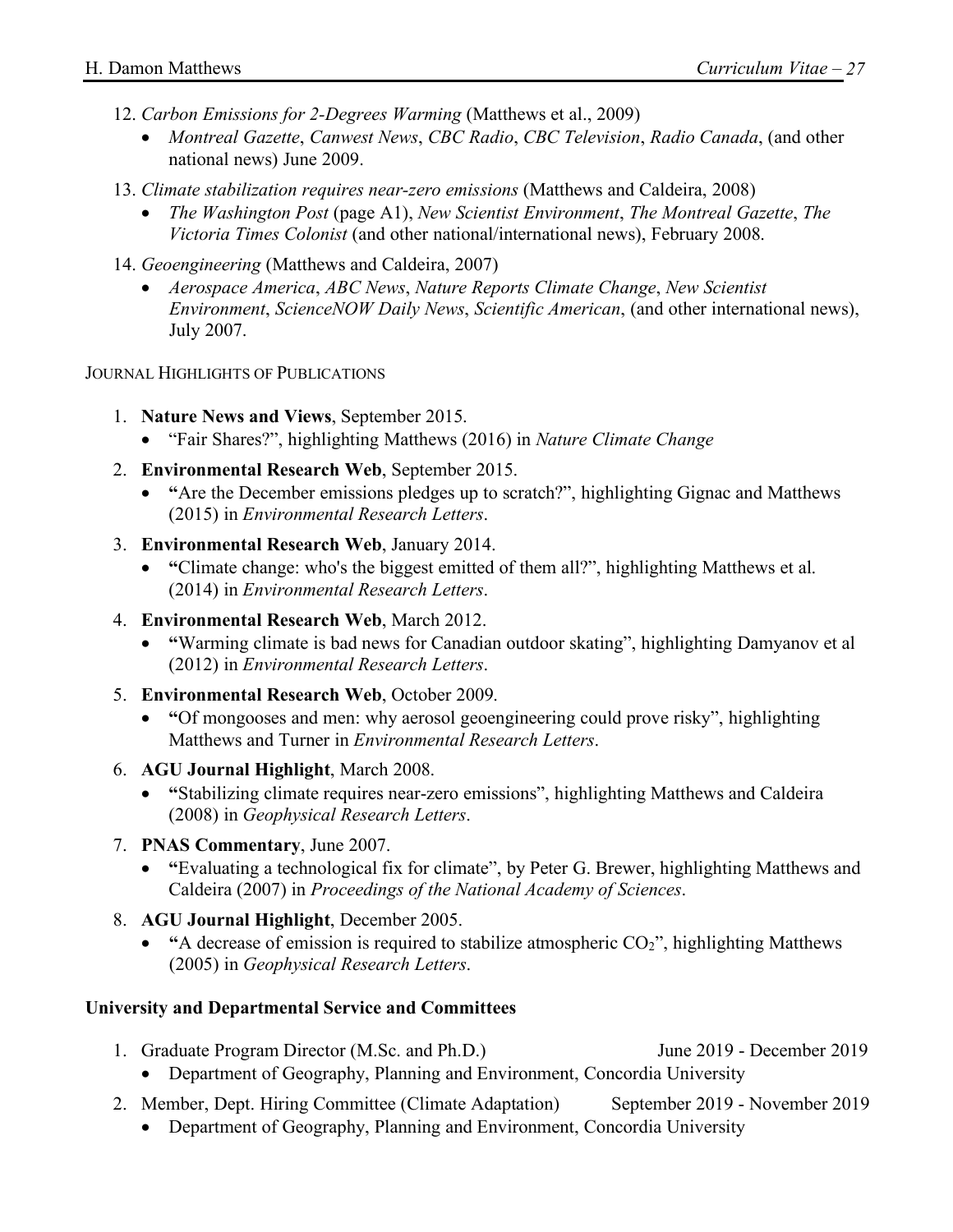|    | 3. Member, Dept. Hiring Committee (Urban Biodiversity)<br>Department of Biology, Concordia University                                    | April 2018 - June 2018         |
|----|------------------------------------------------------------------------------------------------------------------------------------------|--------------------------------|
|    | 4. Member, CERC Hiring Committee (Sustainable Cities)<br>Canada Excellence Research Chair, Concordia University                          | April 2018 - June 2018         |
|    | 5. Chair, Departmental Assessment Committee<br>Department of Geography, Planning and Environment, Concordia University                   | February $2016 -$ August 2018  |
|    | 6. Member, Faculty Research Committee<br>Faculty of Arts and Science, Concordia University                                               | September 2015 – August 2018   |
|    | 7. Graduate Program Director (M.Sc. and Ph.D.)<br>Department of Geography, Planning and Environment, Concordia University                | June 2016 - December 2016      |
|    | 8. Member, Graduate Program Committee<br>Department of Geography, Planning and Environment, Concordia University                         | June 2016 - December 2016      |
| 9. | Member, Dept. Hiring Committee (Environmental Science)<br>Department of Geography, Planning and Environment, Concordia University        | September 2015 - April 2016    |
|    | 10. Member, Dept. Hiring Committee (Ecological Economics)<br>Department of Geography, Planning and Environment, Concordia University     | June 2015 - December 2016      |
|    | 11. Graduate Program Director (M.Sc.)<br>Department of Geography, Planning and Environment, Concordia University                         | June 2011 - June 2013          |
|    | 12. Member, Graduate Program Committee<br>Department of Geography, Planning and Environment, Concordia University<br>$\bullet$           | June 2011 - June 2013          |
|    | 13. Chair, Ph.D. Proposal Development Committee<br>Department of Geography, Planning and Environment, Concordia University               | January 2012 - June 2013       |
|    | 14. Member, Ph.D. Proposal Development Committee<br>Department of Geography, Planning and Environment, Concordia University              | November 2009 - December 2011  |
|    | 15. Member, Departmental Workload Committee<br>Department of Geography, Planning and Environment, Concordia University                   | December 2008 - April 2010     |
|    | 16. Departmental Research Liaison<br>Department of Geography, Planning and Environment, Concordia University<br>$\bullet$                | September 2008 - April 2010    |
|    | 17. Departmental Seminar Series Coordinator<br>Department of Geography, Planning and Environment, Concordia University                   | September 2008 - December 2009 |
|    | 18. Member, Departmental Hiring Committee (Political Ecology)<br>Department of Geography, Planning and Environment, Concordia University | January 2008 - April 2008      |
|    | 19. Member, Department Chair Search Committee<br>Department of Geography, Planning and Environment, Concordia University                 | January 2008 - April 2008      |
|    | 20. Member, Departmental Curriculum Committee<br>Department of Geography, Planning and Environment, Concordia University                 | September 2008 - August 2009   |
|    |                                                                                                                                          |                                |

#### **Memberships in Professional Societies**

1. **College of New Scholars, Artists and Scientists, Royal Society of Canada:** 2017-present